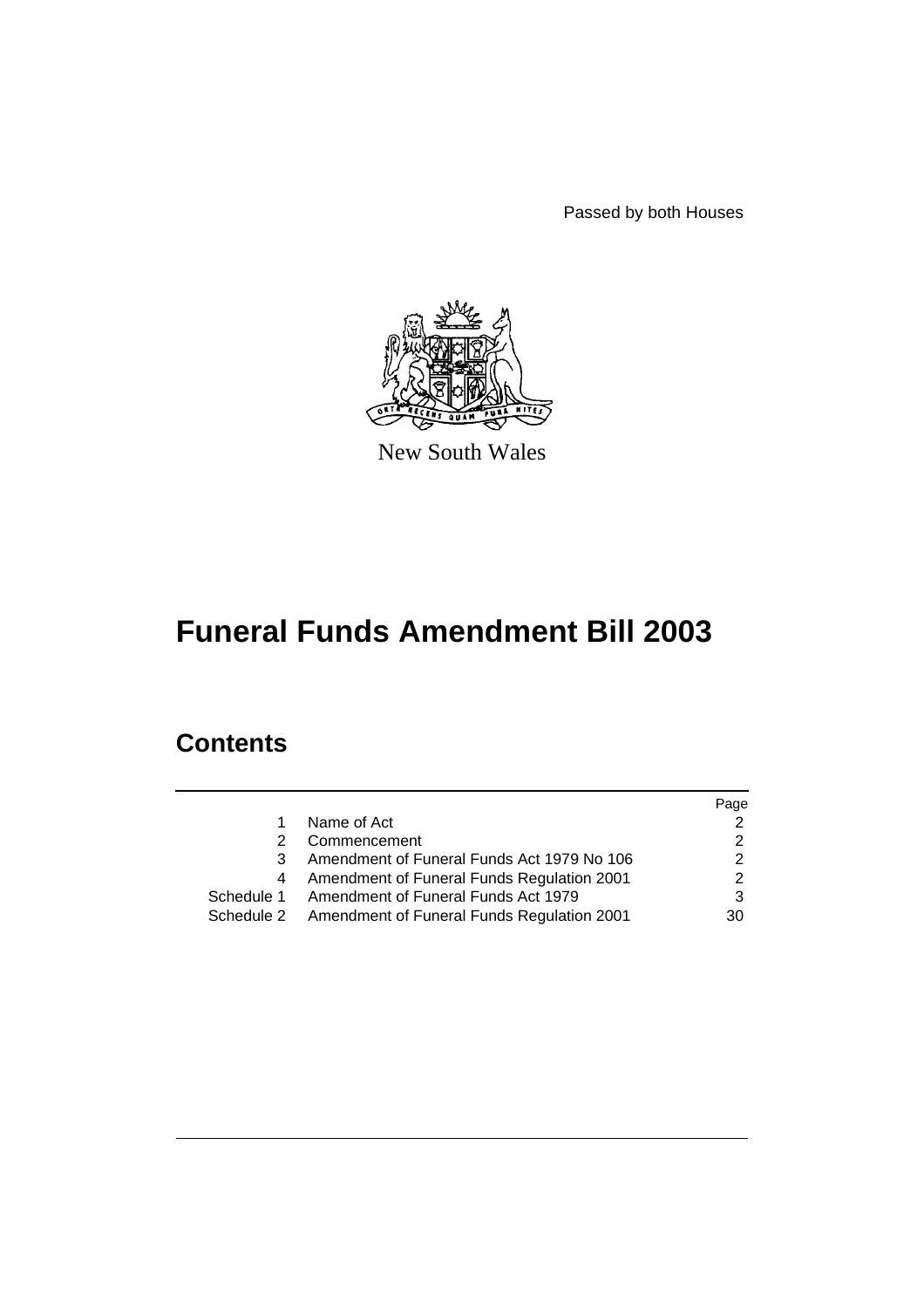*I certify that this PUBLIC BILL, which originated in the LEGISLATIVE ASSEMBLY, has finally passed the LEGISLATIVE COUNCIL and the LEGISLATIVE ASSEMBLY of NEW SOUTH WALES.*

> *Clerk of the Legislative Assembly. Legislative Assembly, Sydney, , 2003*



New South Wales

# **Funeral Funds Amendment Bill 2003**

Act No , 2003

An Act to amend the *Funeral Funds Act 1979* to introduce certain reforms about the prudential management of funeral funds; and for other purposes.

*I have examined this Bill, and find it to correspond in all respects with the Bill as finally passed by both Houses.*

*Chairman of Committees of the Legislative Assembly.*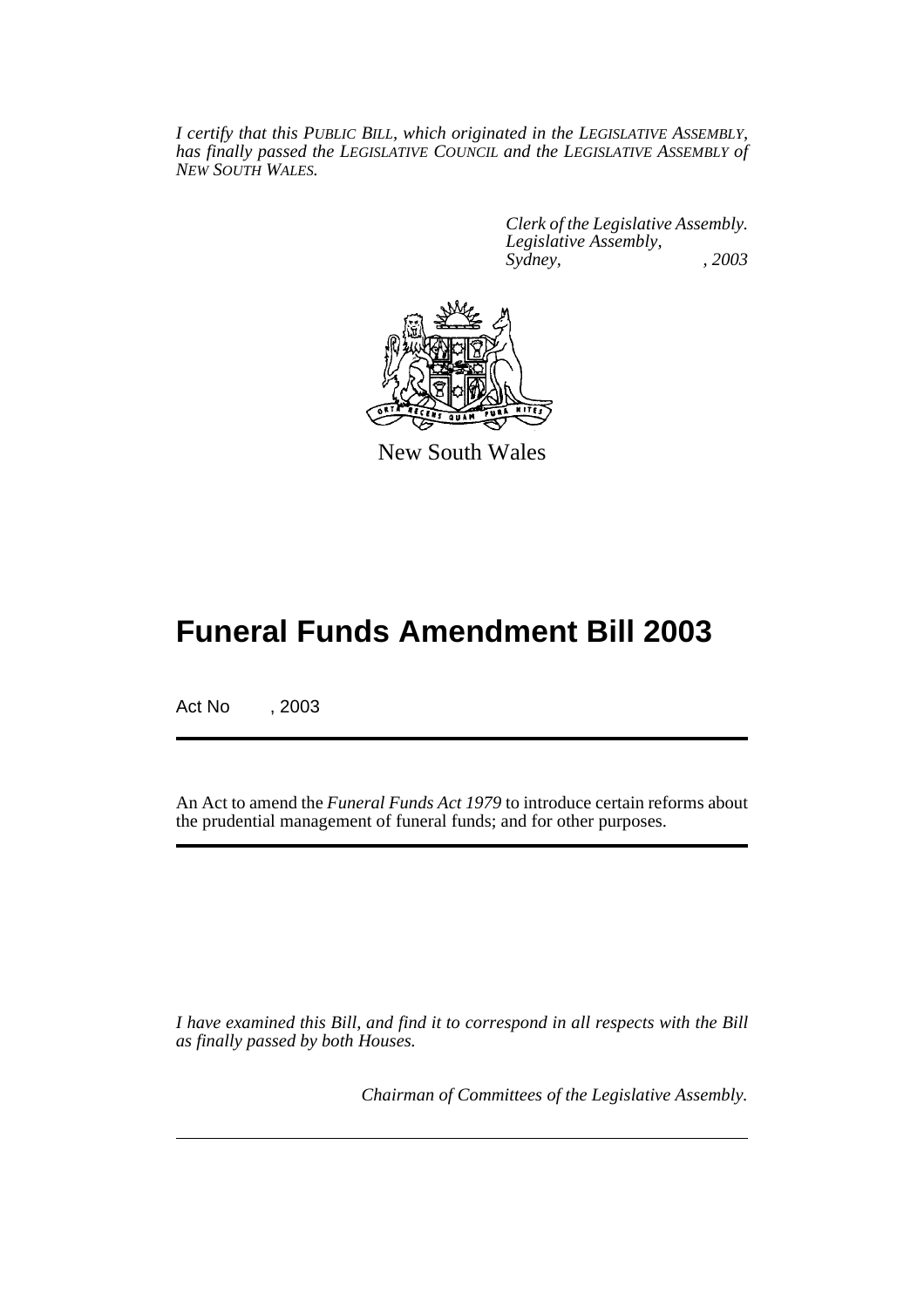## **The Legislature of New South Wales enacts:**

## **1 Name of Act**

This Act is the *Funeral Funds Amendment Act 2003*.

## **2 Commencement**

This Act commences on a day or days to be appointed by proclamation.

## **3 Amendment of Funeral Funds Act 1979 No 106**

The *Funeral Funds Act 1979* is amended as set out in Schedule 1.

## **4 Amendment of Funeral Funds Regulation 2001**

The *Funeral Funds Regulation 2001* is amended as set out in Schedule 2.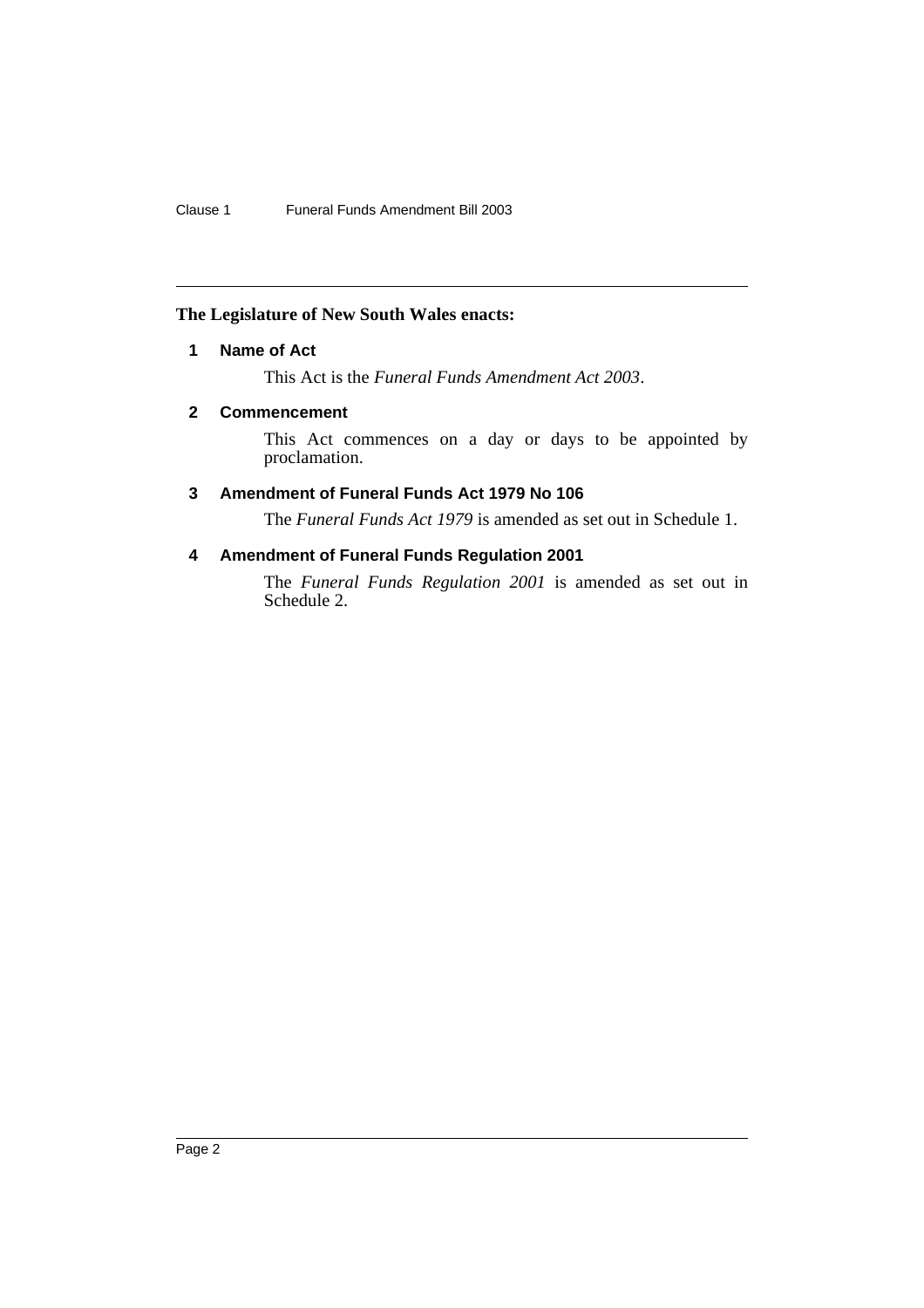Amendment of Funeral Funds Act 1979 Schedule 1

# **Schedule 1 Amendment of Funeral Funds Act 1979**

(Section 3)

#### **[1] Whole Act (except to the extent to which its provisions are otherwise amended or repealed by this Act)**

Omit "Pre-arranged" and "pre-arranged" wherever occurring.

Insert instead "Pre-paid" and "pre-paid", respectively.

## **[2] Section 3**

Insert after section 2:

## **3 Objects**

The objects of this Act are:

- (a) to protect pre-payments made by consumers for funeral services through the registration of funeral funds, and
- (b) to ensure that funeral services agreed to be supplied under a pre-paid contract are supplied as agreed, and
- (c) to achieve accountability for money paid by a purchaser of funeral services that have an indefinite delivery date, and
- (d) to properly manage money paid and other valuable consideration given for funeral services in the long term to provide agreed benefits to the purchaser and the anticipated payment to the supplier of funeral services.

#### **[3] Section 4 Definitions**

Insert in alphabetical order in section 4 (1):

*authorised deposit-taking institution* means an authorised deposit-taking institution within the meaning of the *Banking Act 1959* of the Commonwealth.

*officer*, of a corporation, has the meaning given by the *Corporations Act 2001* of the Commonwealth.

## **[4] Section 4 (1)**

Omit the definitions of *Department* and *Director-General*.

Insert instead:

*Department* means the Department of Commerce.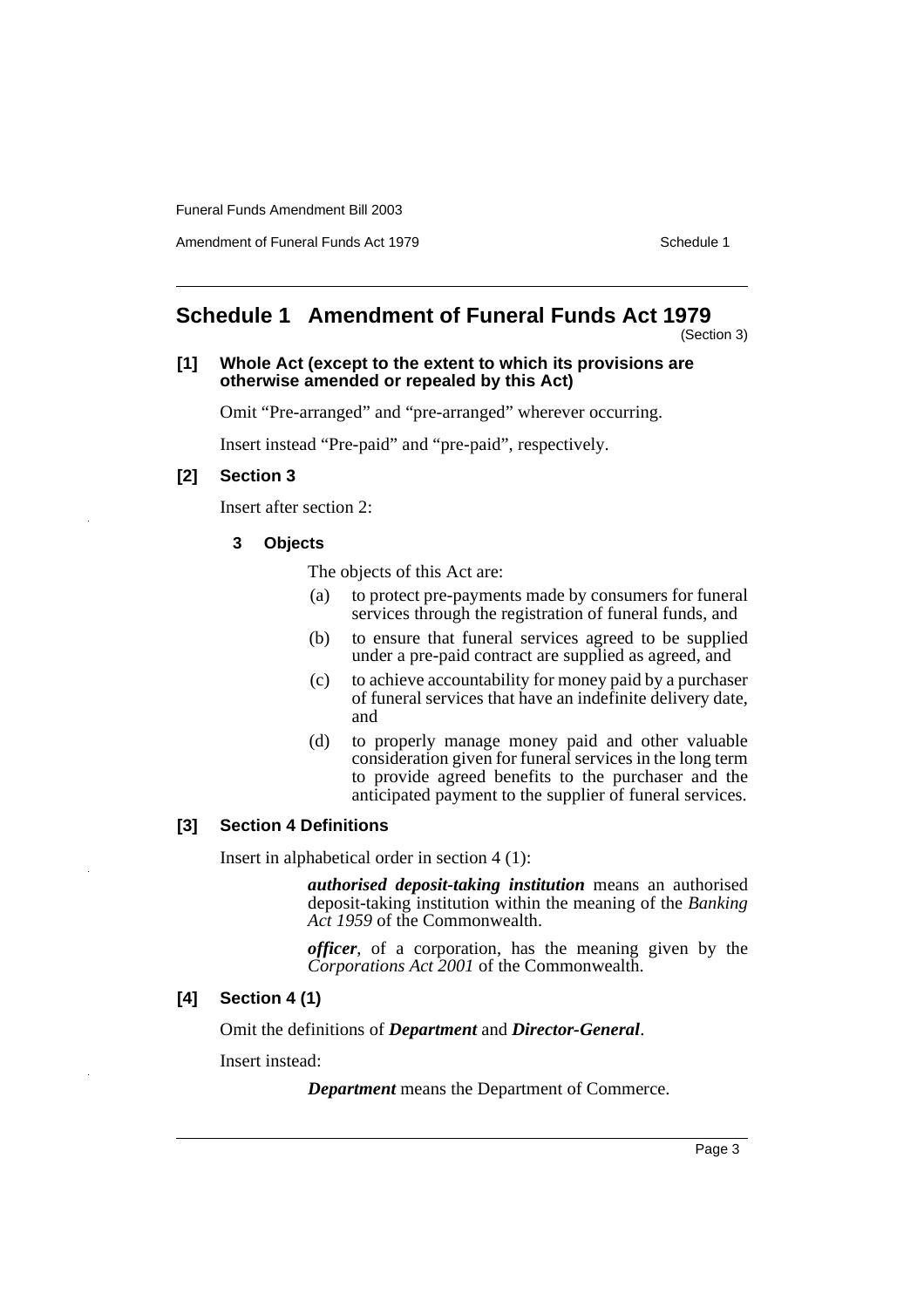Schedule 1 Amendment of Funeral Funds Act 1979

#### *Director-General* means:

- (a) the Commissioner for Fair Trading, Department of Commerce, or
- (b) if there is no such position in the Department—the Director-General of the Department.

## **[5] Section 4 (1), definition of "funeral contribution fund"**

Omit the definition. Insert instead:

#### *funeral contribution fund* means:

- (a) a company for the time being registered under section 14 to carry on contributory funeral benefit business, or
- (b) a person for the time being registered under section 16C to carry on contributory funeral benefit business.

#### **[6] Section 8 Inspectors**

Omit "*Public Service Act 1902*" wherever occurring.

Insert instead "*Public Sector Employment and Management Act 2002*".

## **[7] Section 10**

Insert after section 9:

#### **10 Appointment of independent actuary**

- (1) The Director-General may appoint an independent actuary to assist the Director-General in performing his or her functions under this Act.
- (2) Without limiting subsection (1), the Director-General may appoint an actuary:
	- (a) to provide advice in relation to the ability of an applicant for registration under this Act to carry on a funeral fund successfully and in compliance with the provisions of the Act that would be applicable to the applicant if registered, or
	- (b) to assist the Director-General in conducting an inquiry under Division 2 of Part 5 into the affairs, or such of the affairs as the Director-General determines, of a funeral fund.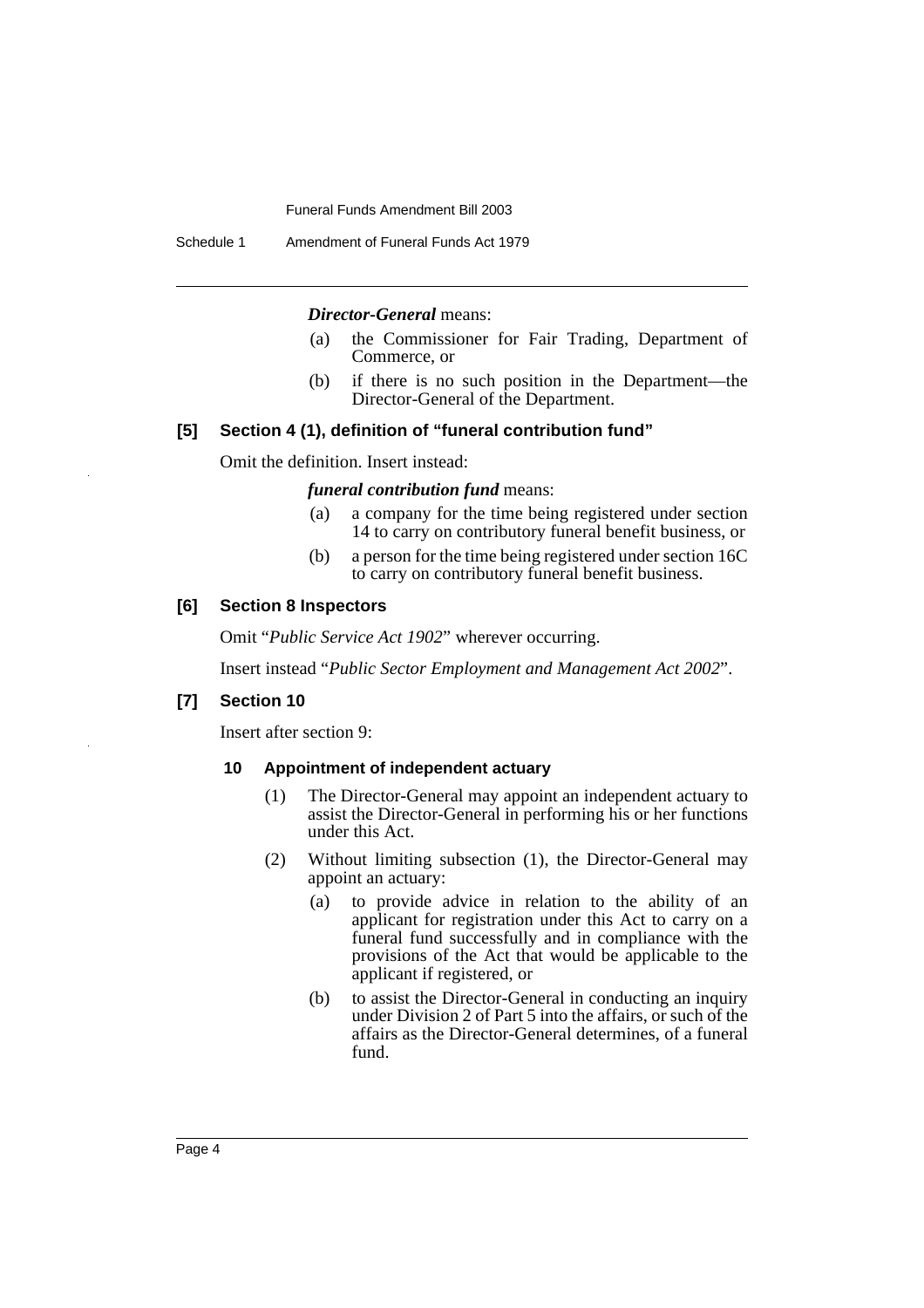Amendment of Funeral Funds Act 1979 Schedule 1

## **[8] Section 11 Contributory funeral benefit business to be carried on only by companies registered under this Act**

Omit section 11 (1). Insert instead:

(1) A person must not carry on or advertise that the person carries on or is willing to carry on any contributory funeral benefit business unless that person is a funeral contribution fund.

Maximum penalty: 20 penalty units or, in the case of a continuing offence, 2 penalty units for each day the offence continues.

## **[9] Section 11 (3)–(5)**

Omit the subsections.

## **[10] Section 13 Requirements for registration**

Omit section 13 (1) (a) and (b). Insert instead:

- (a) the company does not carry on pre-paid funeral benefit business,
- (b) the income of the company derived from contributory funeral benefit business is to be applied only for the provision of funeral benefits to contributors and to meet the management expenses of the company in carrying on contributory funeral benefit business,

## **[11] Section 13 (1) (d)**

Omit "and not more than 7".

## **[12] Section 13 (1) (e)**

Omit the paragraph. Insert instead:

(e) the name of the company is not a name, or a name of a kind, that the Minister has directed the Director-General not to accept for registration,

## **[13] Section 13 (1) (g)**

Omit the paragraph.

## **[14] Section 13 (2)**

Omit "subsection (1) (e) (ii)". Insert instead "subsection (1) (e)".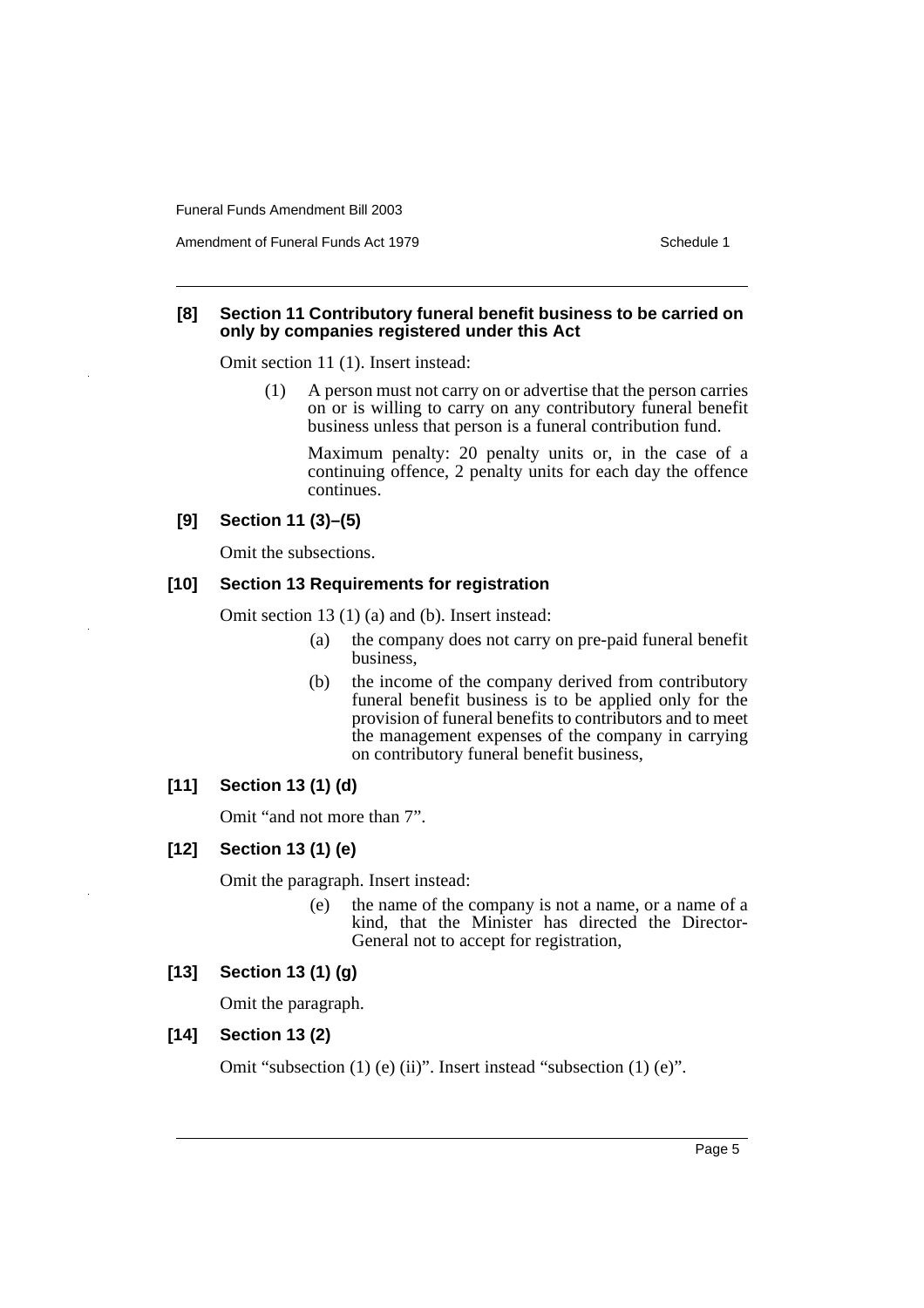Schedule 1 Amendment of Funeral Funds Act 1979

## **[15] Section 14 Registration of company to carry on contributory funeral benefit business**

Insert at the end of section 14 (2):

, or

(d) the company is not fit to be registered having regard to the character and reputation of the directors and other officers of the company.

## **[16] Section 16 Cancellation of registration of funeral contribution fund**

Omit section 16 (1) and (2). Insert instead:

- (1) The Director-General may, by notice in writing served on a funeral contribution fund, cancel the fund's registration if:
	- (a) the fund has not commenced to carry on contributory funeral benefit business in New South Wales within 6 months after its registration, or
	- (b) the fund is commenced to be wound up or is under official management, or
	- (c) the fund has entered into a compromise or scheme of arrangement with its creditors, or
	- (d) a receiver and manager has been appointed, whether by the Supreme Court or otherwise, in respect of the property of the fund, or
	- (e) the fund or any person involved in the management of the fund is convicted of an offence involving fraud or dishonesty or fails to comply with a provision of this Act or the regulations, or
	- (f) at the request of the fund, or
	- (g) any other ground prescribed by the regulations is established.
- (2) The cancellation of the registration of a funeral contribution fund under subsection  $(1)$  (paragraph  $(f)$  excepted) takes effect on the expiration of 28 days after the notice of the cancellation is served on the fund by the Director-General or, if an appeal is lodged against the cancellation under Part 6, on confirmation of the cancellation or the withdrawal of the appeal.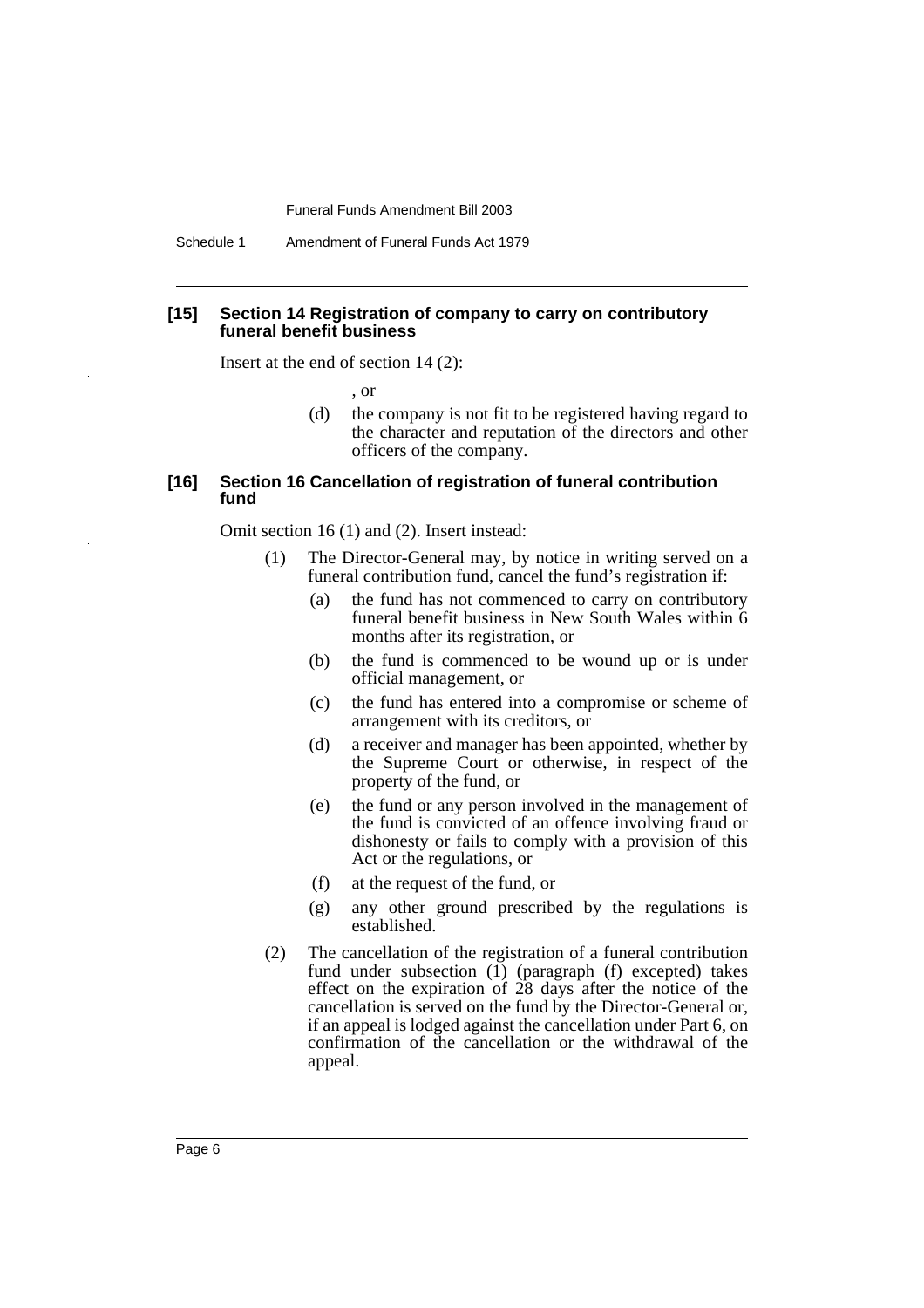Amendment of Funeral Funds Act 1979 Schedule 1

## **[17] Section 16 (4)**

Omit "Corporate Affairs Commission".

Insert instead "Australian Securities and Investments Commission".

## **[18] Part 3, Division 1A**

Insert after Division 1:

## **Division 1A Registration of previously exempt persons carrying on business of funeral contribution funds**

## **16B Application for registration**

- (1) This section applies to a person (whether an individual or a corporation) who, immediately before the commencement of this Division:
	- (a) carried on the business of a funeral contribution fund, and
	- (b) was exempt from the application of section 11 under section  $11 \overline{)}$  (3) or from the application of section 94 under section 97A.
- (2) The person must, within 6 months after the commencement of this Division, apply to the Director-General to be registered under this Act to carry on a contributory funeral benefit business.

Maximum penalty: 50 penalty units.

- (3) An application for registration made under subsection (2) must:
	- (a) be made in the form approved by the Director-General, and
	- (b) be accompanied by:
		- (i) a written statement specifying whether the person is subject to any other prudential requirements with respect to the person's contributory funeral benefit business, and
		- (ii) such other information as the Director-General may require.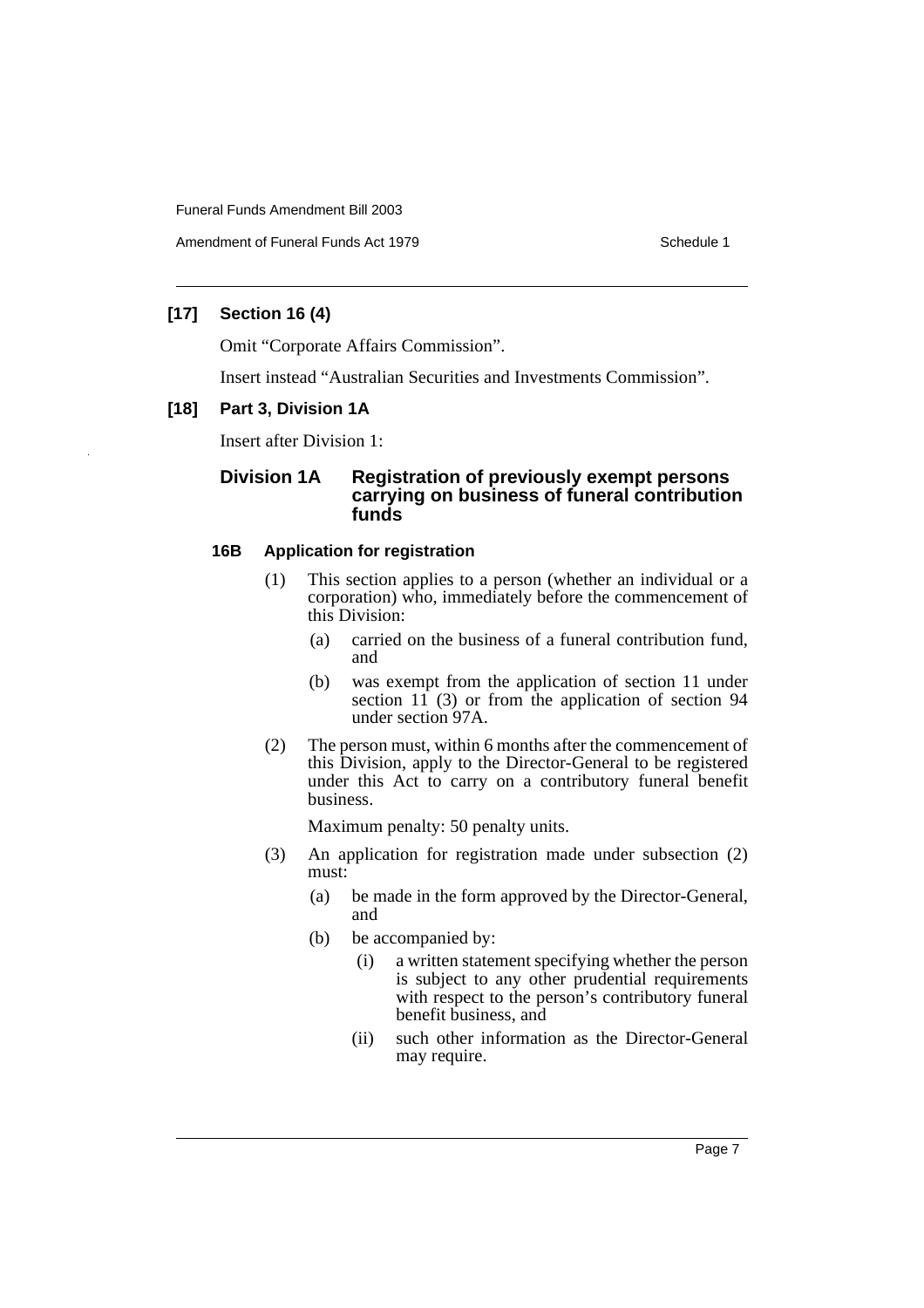Schedule 1 Amendment of Funeral Funds Act 1979

(4) Despite any other provision of this Act, this section applies to an individual carrying on a business referred to in subsection  $(1)$ .

#### **16C Registration of previously exempt person to carry on contributory funeral benefit business**

- (1) On receipt of an application for registration from a person under section 16B, the Director-General may:
	- (a) register the person to carry on contributory funeral benefit business, or
	- (b) register the person to carry on contributory funeral benefit business, subject to conditions, or
	- (c) refuse to register the person.
- (2) The Director-General may waive the whole or any part of a fee to be taken in the office of the Director-General for registration of such a person.
- (3) The Director-General may register a person to carry on contributory funeral benefit business even if the Director-General is satisfied of the matters referred to in section 14 (2) if the Director-General is satisfied that registration of the person subject to conditions would protect contributors to the fund.
- (4) Without limiting the conditions that may be imposed under subsection (1) on a registration, the conditions may include the following:
	- (a) a requirement that the fund comply with specified reporting provisions, for example, by notifying the Director-General of any change in financial status and particulars of where contributions to the fund are held,
	- (b) a requirement that the fund must not accept after registration any new contributors to the fund.
- (5) The Director-General may exempt a person registered under this section from complying with such of the provisions of this Act or the regulations as the Director-General considers appropriate having regard to all of the circumstances in which the person carries on contributory funeral benefit business.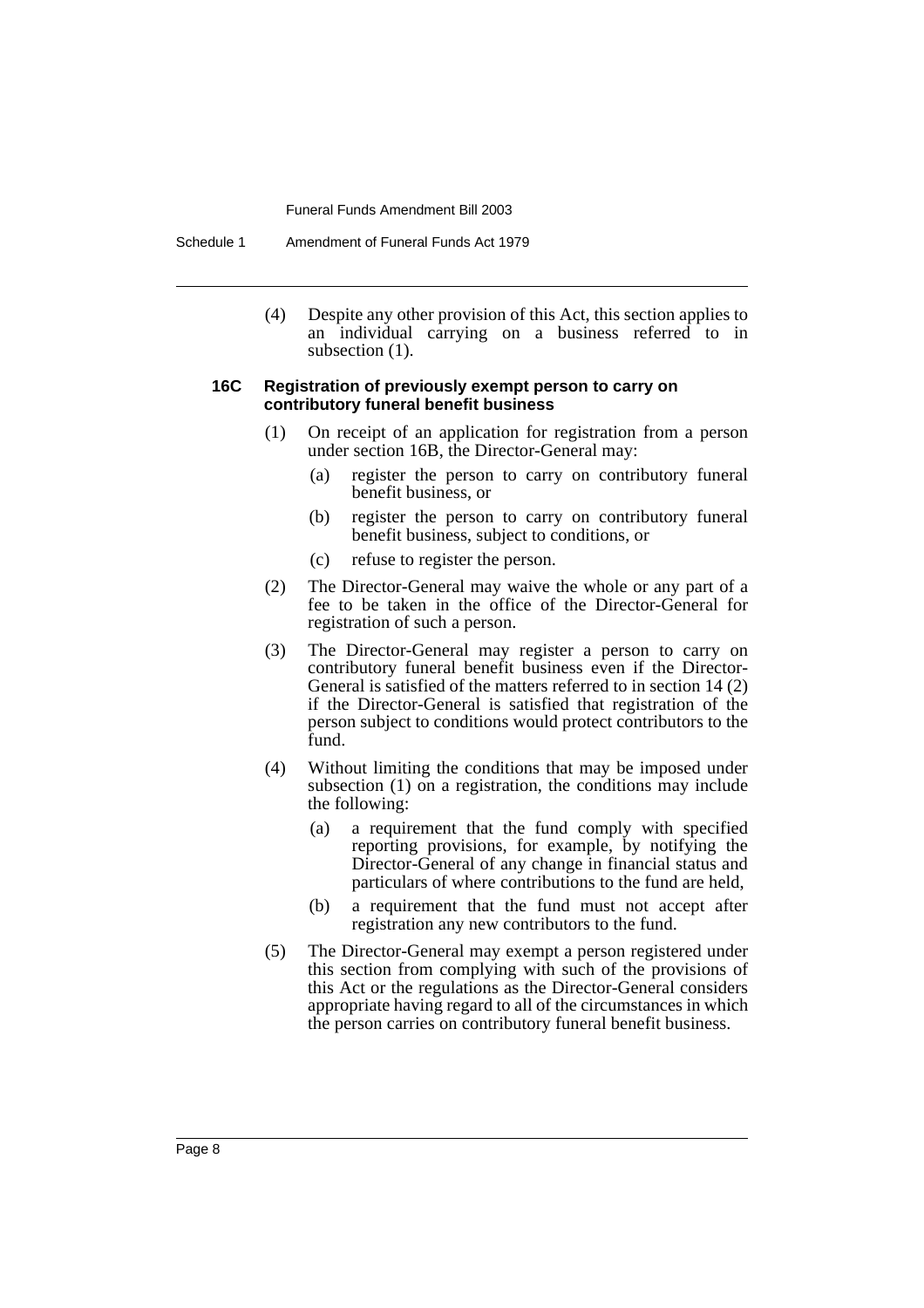Amendment of Funeral Funds Act 1979 Schedule 1

- (6) If the Director-General refuses, under this section, to register a person to carry on contributory funeral benefit business, the person must, within the period directed by the Director-General, transfer any contributions held by the person to a funeral contribution fund.
- (7) Despite any other provision of this Act, the Director-General may, under this section, register an individual to carry on contributory funeral benefit business and the Act applies to that funeral contribution fund in the same way it applies to a funeral contribution fund that is a company, with any necessary changes.

## **[19] Section 21**

Omit the section. Insert instead:

#### **21 Management expenses in administration of funeral contribution funds**

A funeral contribution fund is entitled to receive a commission for its services in acting as trustee of contributions received by it from or on behalf of a contributor.

## **[20] Section 22 Investment of surplus funds etc**

Omit "banks, building societies or credit unions in New South Wales" from section 22 (2).

Insert instead "authorised deposit-taking institutions".

## **[21] Section 24 Returns**

Insert after section 24 (1):

(1A) The Director-General may exempt a funeral contribution fund from the requirement to lodge a return under subsection (1) if the Director-General is satisfied that the fund is subject to adequate reporting requirements under a law of the Commonwealth.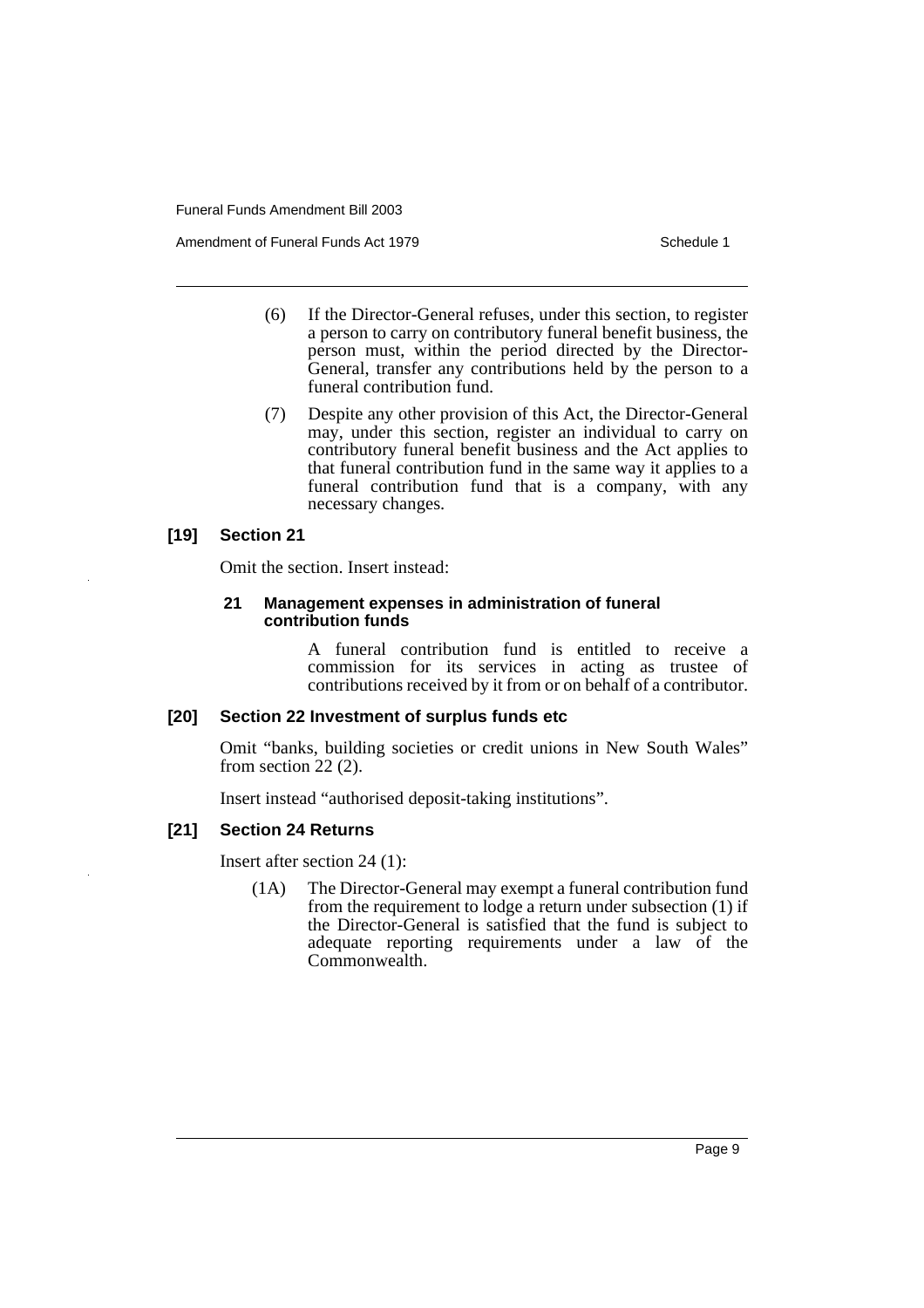Schedule 1 Amendment of Funeral Funds Act 1979

## **[22] Section 25A**

Insert after section 25:

#### **25A Annual report to be provided to contributors**

- (1) A funeral contribution fund must, at least once annually or at such other times as are prescribed by the regulations, give to each contributor to the fund a report containing the particulars prescribed by the regulations.
- (2) A report may be given to a contributor personally or by post addressed to the last known place of residence or business of the contributor.

#### **[23] Section 28 Actuarial investigation of funeral contribution funds**

Omit section 28 (2). Insert instead:

- (2) The Director-General may waive the requirement for an investigation of a funeral contribution fund to be made under subsection (1) if the Director-General is satisfied that, in all the circumstances, it would be unduly onerous or otherwise unwarranted to require the investigation.
- (3) A funeral contribution fund must:
	- (a) within 3 months after an investigation is made under subsection (1), lodge with the Director-General an abstract, prepared in the manner prescribed by the regulations and containing the particulars prescribed by the regulations, of the report by the actuary of the results of that investigation, and
	- (b) if requested by notice in writing given by the Director-General, lodge with the Director-General (by the date specified in the notice) a copy of the report by the actuary of the results of the investigation.

Maximum penalty: 10 penalty units.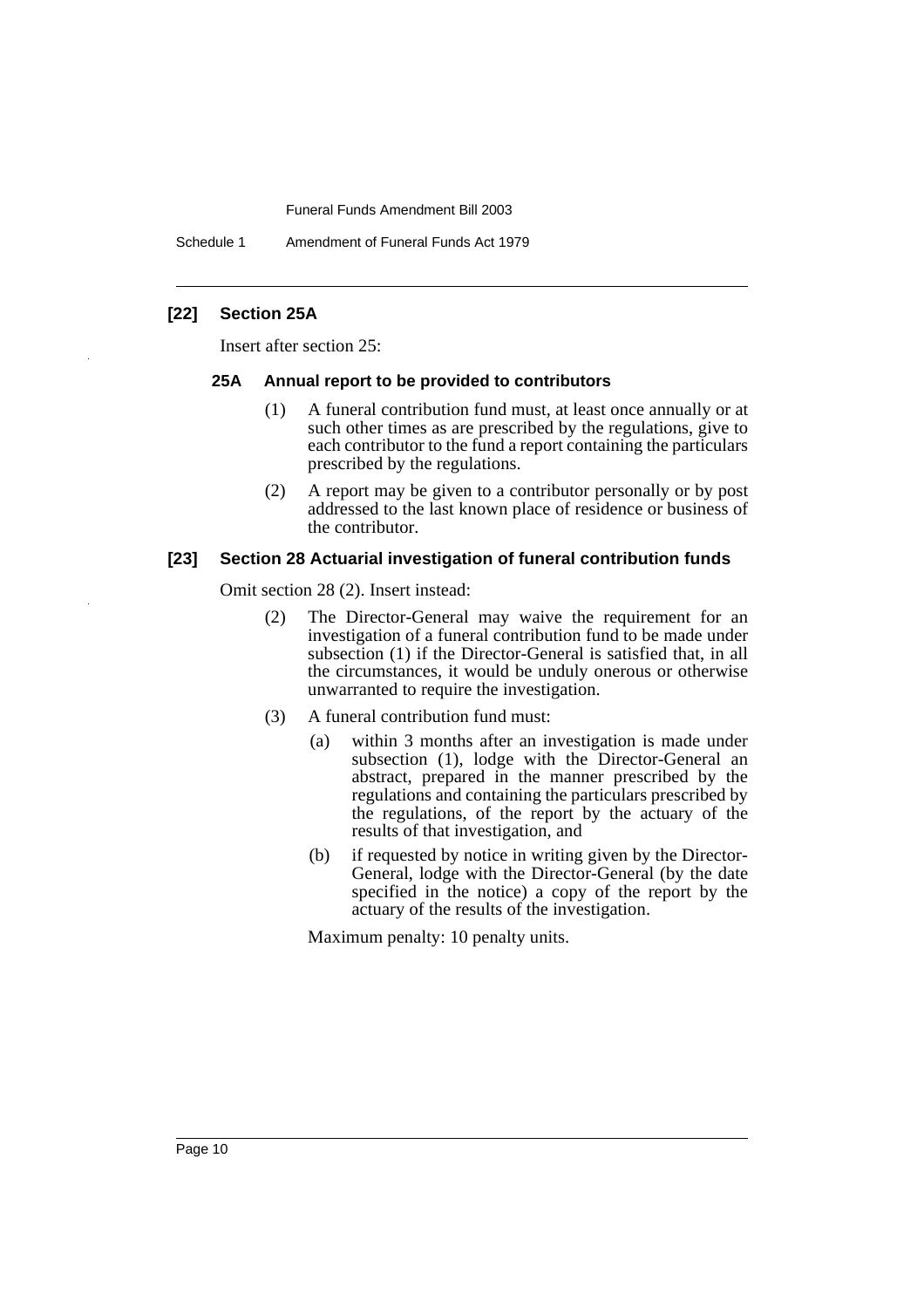Amendment of Funeral Funds Act 1979 Schedule 1

## **[24] Section 30**

Omit the section. Insert instead:

#### **30 Procedure where deficiency in assets or management expenses unduly high**

- (1) If the Director-General is satisfied that, as a result of an actuarial investigation under section 28 or of an inquiry instituted by the Director-General:
	- (a) the assets of a funeral contribution fund are insufficient to meet its liabilities, or
	- (b) the rate of the management expenses of a funeral contribution fund is unduly high,

the Director-General may, by notice served on the fund, give such directions to the fund as the Director-General considers necessary in the circumstances.

- (2) The Director-General must not give a direction under subsection (1) without the approval of the Minister.
- (3) A funeral contribution fund must comply with a direction given to it under subsection (1).

Maximum penalty: 10 penalty units.

## **[25] Section 31 Transfer or amalgamation to be confirmed by Director-General**

Insert at the end of the section:

(2) The regulations may make provision for or with respect to guidelines to be used by the Director-General in deciding whether to confirm or refuse to confirm a scheme in accordance with section 32.

## **[26] Section 32 Schemes for transfer or amalgamation**

Omit "the Government Actuary" from section 32 (4).

Insert instead "an actuary".

## **[27] Section 34 Trustee under pre-paid contract to be registered under this Act**

Omit section 34 (1) (c).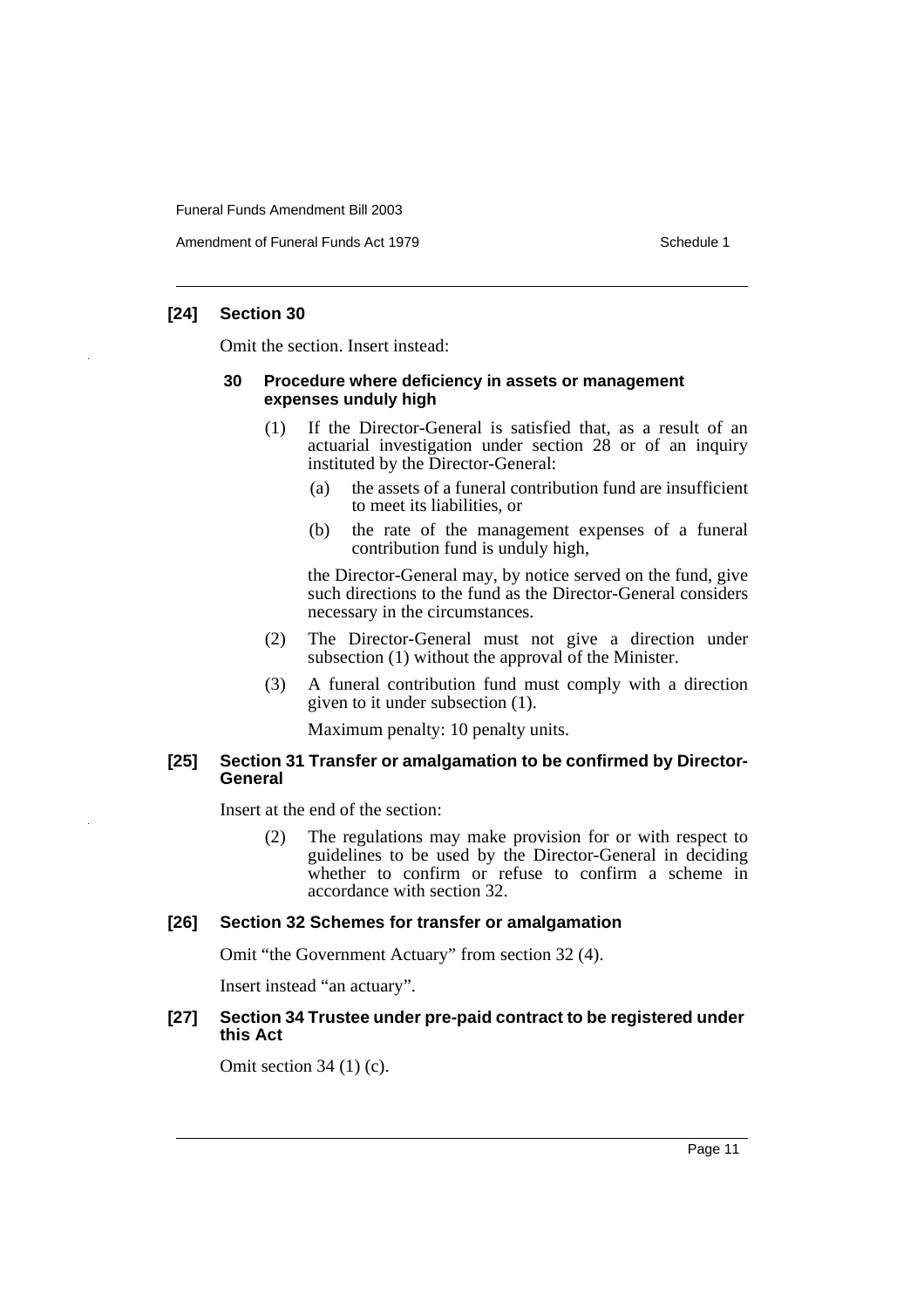Schedule 1 Amendment of Funeral Funds Act 1979

## **[28] Section 34 (2)–(4)**

Omit the subsections.

## **[29] Section 37 Registration of pre-paid funeral funds**

Insert after section 37 (2) (b):

(ba) the corporation or group of individuals will not be able to carry on pre-paid funeral benefit business successfully,

## **[30] Part 4, Division 1A**

Insert after Division 1:

## **Division 1A Registration of previously exempt pre-paid funeral funds**

#### **39A Application for registration of previously exempt trustees**

- (1) This section applies to a person (whether an individual or corporation) who, immediately before the commencement of this Division:
	- (a) acted as trustee of trust funds under a pre-paid contract, and
	- (b) was exempt from the application of section 34 under section 34 (2) or from the application of section 112 under section 114B.
- (2) The person must, within 6 months after the commencement of this Division, apply to the Director-General to be registered under this Act to act as trustee of trust funds under pre-paid contracts.

Maximum penalty: 50 penalty units.

- (3) An application for registration made under subsection (2) must:
	- (a) be made in the form approved by the Director-General, and
	- (b) be accompanied by:
		- (i) a written statement specifying whether the person is subject to any other prudential requirements with respect to the person acting as trustee of trust funds under a pre-paid contract, and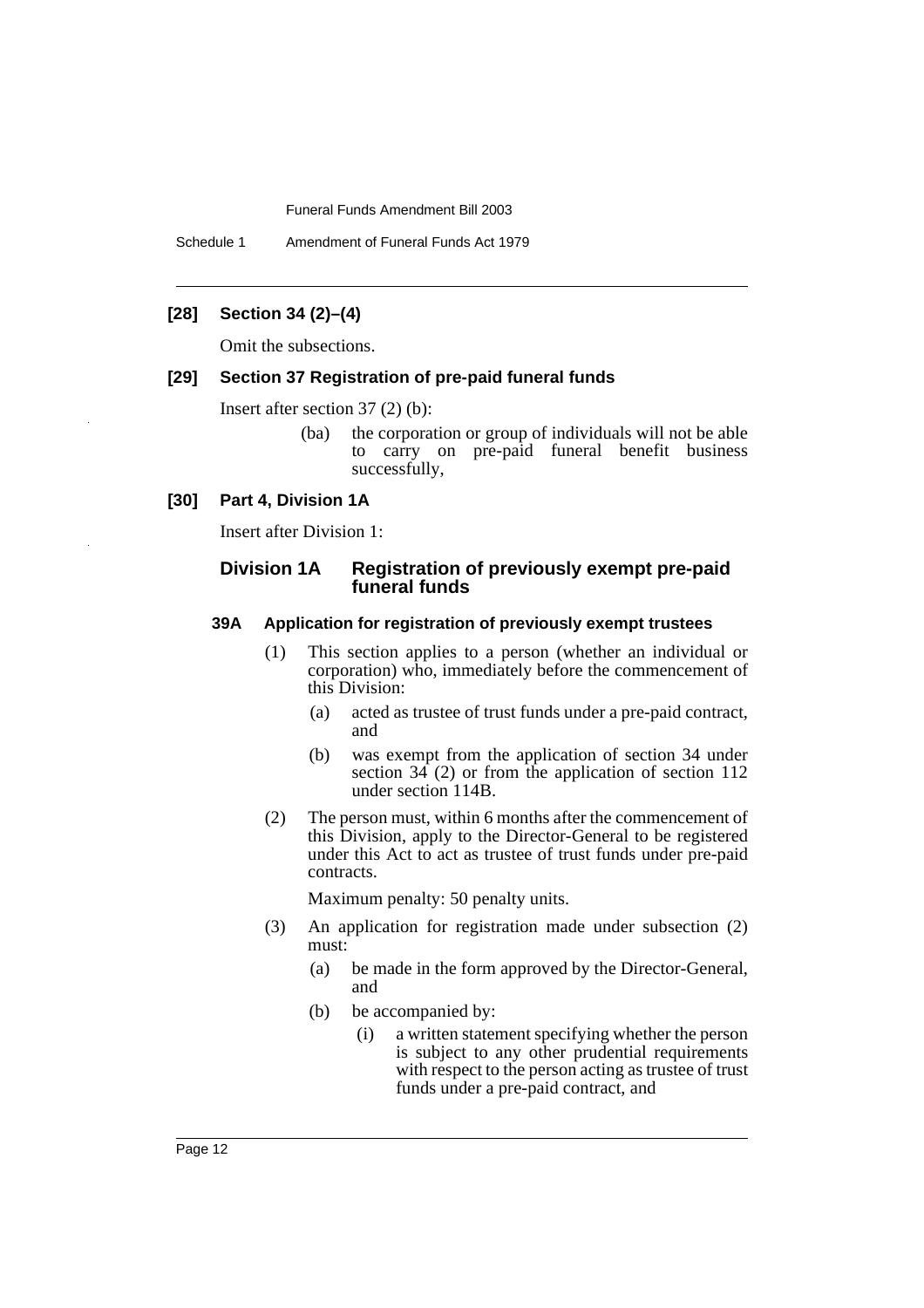Amendment of Funeral Funds Act 1979 Schedule 1

(ii) such other information as the Director-General may require.

## **39B Registration of previously exempt person to act as trustee of funds under pre-paid contracts**

- (1) On receipt of an application for registration from a person under section 39A, the Director-General may:
	- (a) register the person to act as trustee of trust funds under a pre-paid contract, or
	- (b) register the person to act as trustee of trust funds under a pre-paid contract, subject to conditions, or
	- (c) refuse to register the person.
- (2) The Director-General may waive the whole or any part of a fee to be taken in the office of the Director-General for registration of such a person.
- (3) The Director-General may register a person to act as trustee of trust funds under a pre-paid contract even if the Director-General is satisfied of the matters referred to in section 37 (2) (a) or (b) if the Director-General is satisfied that registration of the person subject to conditions would protect persons on whose behalf that person would hold trust funds.
- (4) Without limiting the conditions that may be imposed under subsection (1) on a registration, the conditions may include the following:
	- (a) a requirement that the trustee comply with specified reporting provisions, for example, by notifying the Director-General of any change in financial status and particulars of where trust funds are held,
	- (b) a requirement that the trustee must not accept any new trust funds after registration.
- (5) The Director-General may exempt a person registered under this section from complying with such of the provisions of this Act or the regulations as the Director-General considers appropriate having regard to all of the circumstances in which the person acts as trustee of trust funds under a pre-paid contract.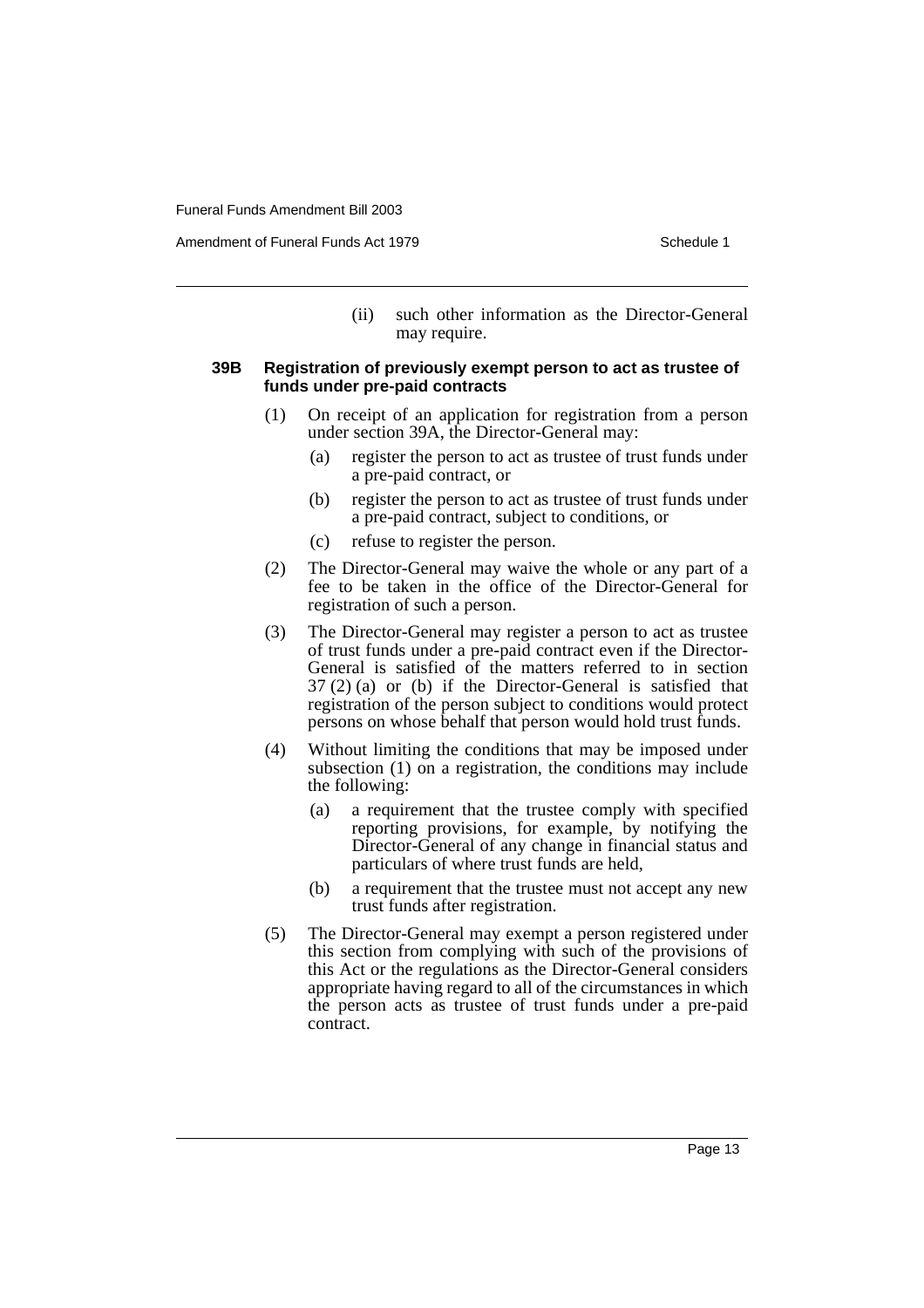Schedule 1 Amendment of Funeral Funds Act 1979

(6) If the Director-General refuses, under this section, to register a person to act as trustee of trust funds under a pre-paid contract, the person must, within the period directed by the Director-General, transfer any trust funds held by the person to a pre-paid funeral fund.

#### **[31] Section 40 Payment of money and giving of consideration under pre-paid contract to pre-paid funeral fund**

Insert "(in accordance with the regulations, if any)" after "paid or given" in section  $40(1)$ .

## **[32] Section 42 Transfer of trust funds under pre-paid contracts**

Insert at the end of the section:

(8) The regulations may make provision for or with respect to guidelines to be used by the Director-General in deciding whether to confirm or refuse to confirm a scheme under this section.

## **[33] Section 43 Pre-paid funeral funds, trust accounts**

Omit "banks, building societies or credit unions in New South Wales" from section 43 (1).

Insert instead "authorised deposit-taking institutions".

#### **[34] Section 46**

Omit the section. Insert instead:

#### **46 Management expenses in administration of trust funds**

A pre-paid funeral fund is entitled to receive a commission for its services in acting as trustee of funds held by it under a prepaid contract.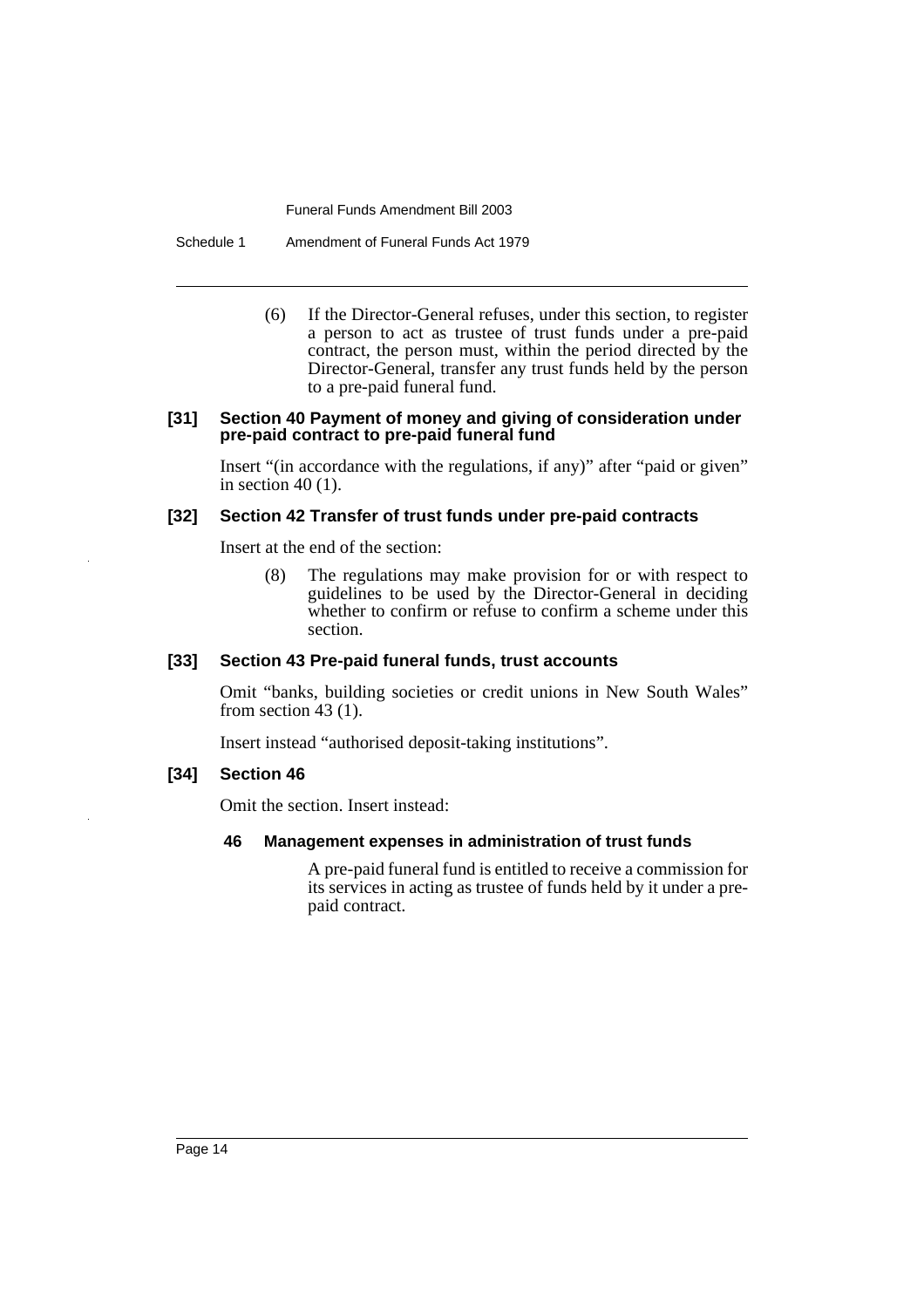Amendment of Funeral Funds Act 1979 Schedule 1

## **[35] Part 4, Divisions 3A–3C**

Insert after Division 3:

## **Division 3A Actuarial investigation**

## **49A Actuarial investigation of pre-paid funeral funds**

- (1) A pre-paid funeral fund must:
	- (a) at least once in each period of 3 years or such other period as may be prescribed by the regulations, and
	- (b) where the Director-General by notice served on the fund so directs, within the period specified in the notice,

cause an actuary to make an investigation of the financial position of the fund, including a valuation of its liabilities, and to furnish it with a report of the results of the investigation.

- (2) The Director-General may waive the requirement for an investigation of a pre-paid funeral fund to be made under subsection (1) if the Director-General is satisfied that, in all the circumstances, it would be unduly onerous or otherwise unwarranted to require the investigation.
- (3) A pre-paid funeral fund must:
	- (a) within 3 months after an investigation is made under subsection (1), lodge with the Director-General an abstract, prepared in the manner prescribed by the regulations and containing the particulars prescribed by the regulations, of the report by the actuary of the results of that investigation, and
	- (b) if requested by notice in writing given by the Director-General, lodge with the Director-General (by the date specified in the notice) a copy of the report by the actuary of the results of the investigation.

Maximum penalty: 10 penalty units.

## **49B Procedure where deficiency in assets or management expenses unduly high**

(1) If the Director-General is satisfied that, as a result of an actuarial investigation under section 49A or of an inquiry instituted by the Director-General: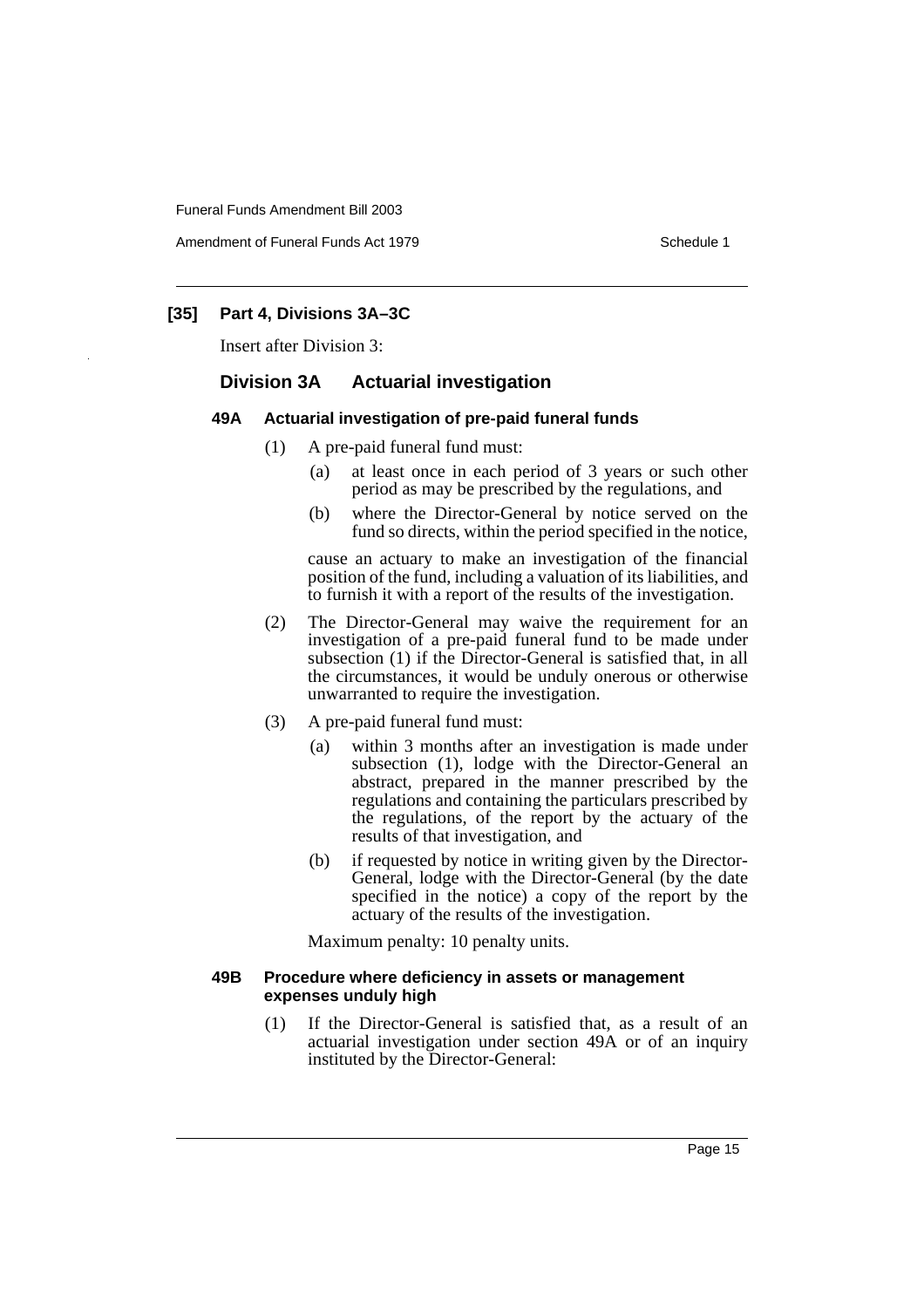- (a) the assets of a pre-paid funeral fund are insufficient to meet its liabilities, or
- (b) the rate of the management expenses of a pre-paid funeral fund is unduly high,

the Director-General may, by notice served on the fund, give such directions to the fund as the Director-General considers necessary in the circumstances.

- (2) The Director-General must not give a direction under subsection (1) without the approval of the Minister.
- (3) A pre-paid funeral fund must comply with a direction given to it under subsection (1).

Maximum penalty: 10 penalty units.

## **Division 3B Auditing**

## **49C Independent auditor to prepare auditor's report**

- (1) A pre-paid funeral fund must cause an independent auditor:
	- (a) to audit the records that the fund is required to keep under any law, including the accounts of the fund, and
	- (b) to furnish it with a report of that audit within 3 months after the last day of the fund's financial year.

Maximum penalty: 10 penalty units.

- (2) A pre-paid funeral fund must, within 7 days of receiving a report under subsection (1) (b), lodge with the Director-General:
	- (a) a copy of the report, and
	- (b) a copy of every financial statement on which the report is based, together with every explanatory note that forms part of such a statement.

Maximum penalty: 10 penalty units.

## **49D Qualifications as an independent auditor**

(1) A person is not qualified to be an auditor of a pre-paid funeral fund unless the person is a registered company auditor (within the meaning of the *Corporations Act 2001* of the Commonwealth).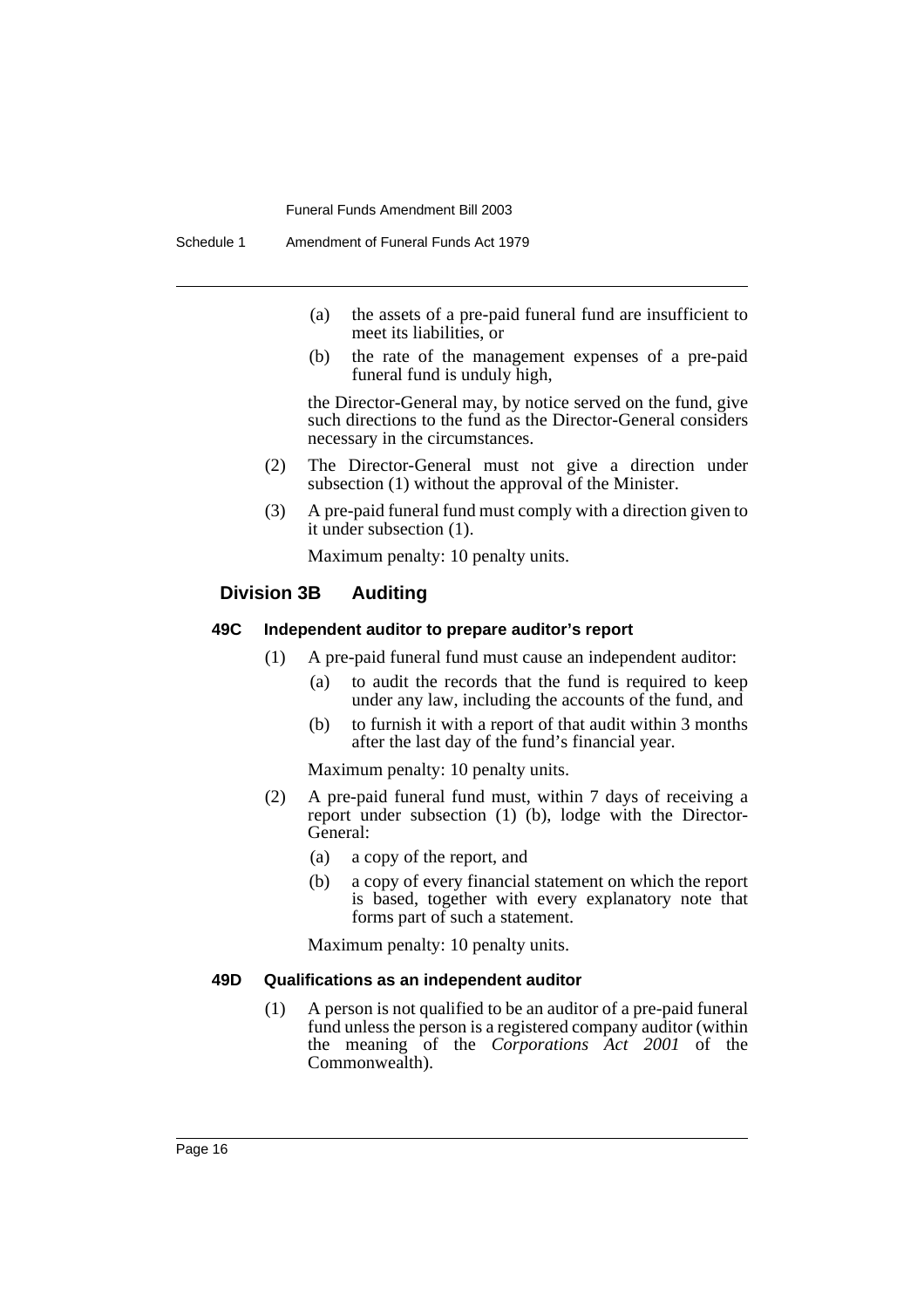- (2) An auditor of a pre-paid funeral fund is not an independent auditor:
	- (a) if (otherwise than as an auditor) the person is an officer or employee of the fund, or
	- (b) if the person is a partner, employer or employee of a person who is (otherwise than as an auditor) an officer or employee of the fund.
- (3) Appointment as the public officer of a pre-paid funeral fund for the purposes of any law relating to taxation does not in itself render a person unqualified to be an independent auditor of the fund.

#### **49E Form and content of auditors' reports**

An auditor's report on a pre-paid funeral fund must include statements by the auditor as to the following:

- (a) whether the auditor has obtained all the information and explanations which, to the best of the auditor's knowledge and belief, were necessary for the purposes of the audit,
- (b) whether the financial statements on which the auditor based the report are in agreement with the fund's books of account and returns,
- (c) whether, in the auditor's opinion, proper books of account have been kept by the fund,
- (d) whether, in the auditor's opinion and to the best of the auditor's knowledge and according to the explanations given to the auditor, the accounts give the information required by or under this Act in the manner so required and disclose a true and fair view of the state of the trust accounts as at the end of the fund's financial year,
- (e) whether, in the auditor's opinion, the records that the fund is required to keep by or under this Act have been properly kept,
- (f) whether the requirements of the law relating to the administration of trust funds, including the requirements of this Act and any regulations, have been observed,
- (g) any matter prescribed by the regulations.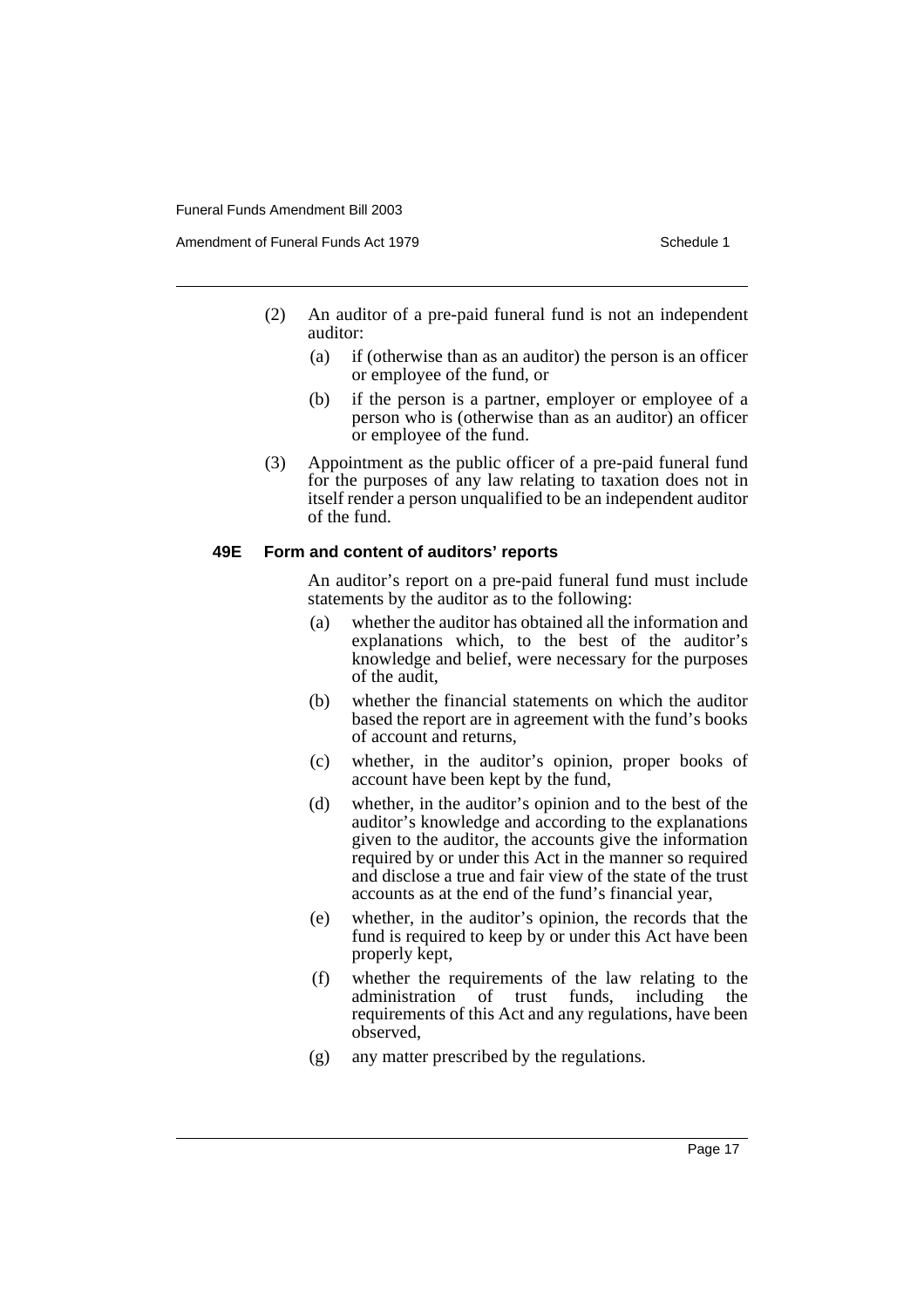Schedule 1 Amendment of Funeral Funds Act 1979

#### **49F Access to books**

An auditor of a pre-paid funeral fund is entitled:

- (a) to be given access at all times to the books, accounts, vouchers, securities and documents of the fund, and
- (b) to be given by the fund such information and explanations as the auditor thinks necessary for the performance of his or her duties.

## **Division 3C Returns**

## **49G Annual returns to be furnished**

- (1) Within 3 months after the last day of a pre-paid funeral fund's financial year, or within such further time as the Director-General may allow, the fund must lodge with the Director-General a return specifying the following:
	- (a) the number of pre-paid contracts in respect of which the fund held money or other valuable consideration, as at the first day of that year,
	- (b) the number of pre-paid contracts in respect of which the fund commenced holding money or other valuable consideration during that year,
	- (c) the number of pre-paid contracts in respect of which the fund ceased holding money or other valuable consideration during that year, separately specified according to whether it ceased to hold that money or consideration pursuant to section 47 or pursuant to section 48,
	- (d) the number of pre-paid contracts that were cancelled pursuant to section 49 during that year (being contracts in respect of which the fund was holding money or other valuable consideration when they were cancelled),
	- (e) the number of pre-paid contracts in respect of which the fund held money or other valuable consideration, as at the last day of that year.

Maximum penalty: 10 penalty units.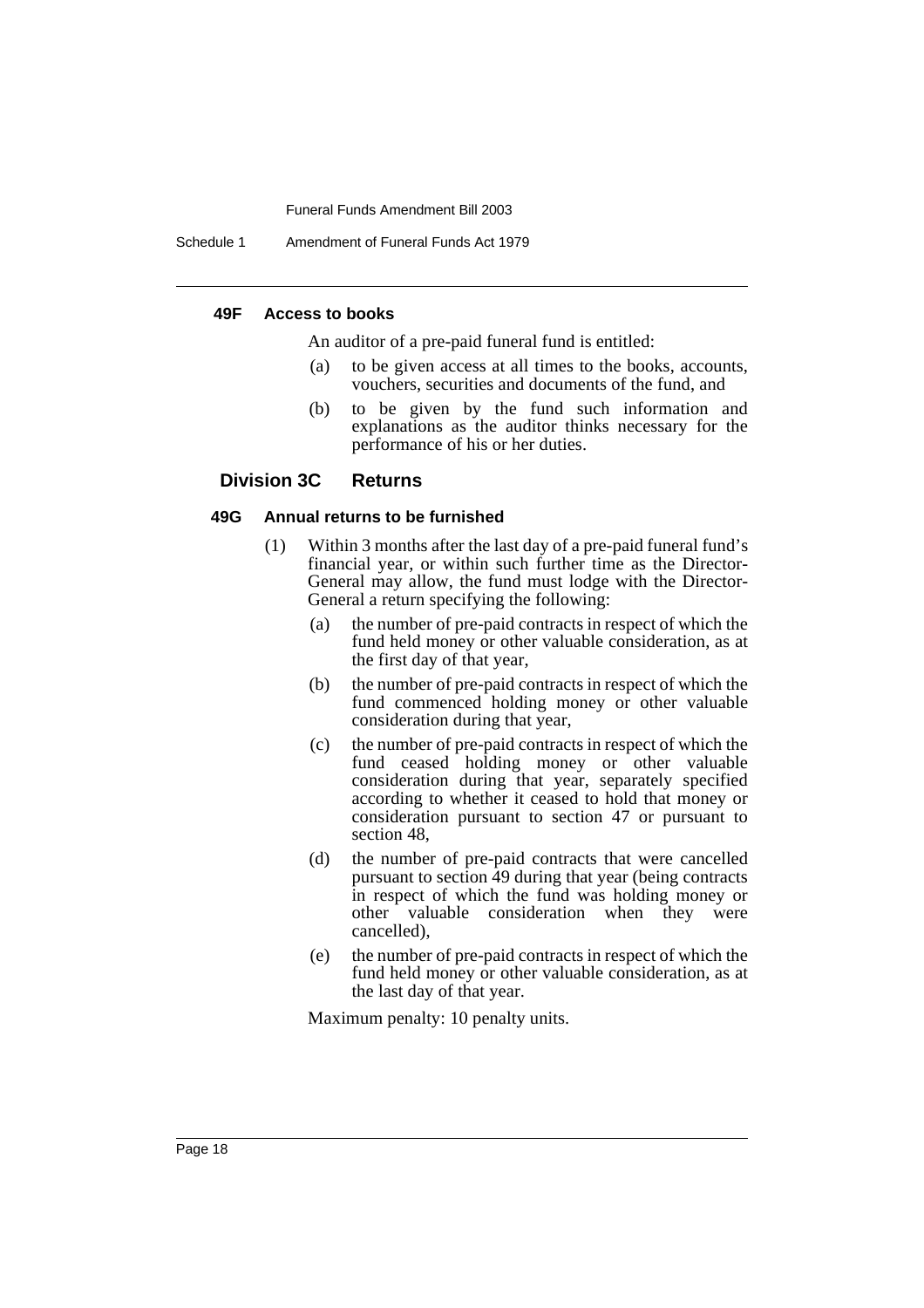Amendment of Funeral Funds Act 1979 Schedule 1

(2) The Director-General may exempt a pre-paid funeral fund from the requirement to lodge a return under subsection (1) if the Director-General is satisfied that the fund is subject to adequate reporting requirements under a law of the Commonwealth.

## **49H Funds to provide information in certain cases**

- (1) The Director-General may, by notice in writing served on a pre-paid funeral fund or on any officer or agent of the fund, require the fund or that officer or agent to lodge with the Director-General, within such period as is specified in the notice, any one or more of the following:
	- (a) such particulars as may be so specified with respect to existing or former pre-paid contracts,
	- (b) such particulars as may be so specified with respect to payments by the fund of amounts held in trust by it,
	- (c) such further particulars with respect to the fund, or to any of its officers or agents or to its affairs, as may be so specified.
- (2) A person must not, without reasonable excuse, fail to comply with a requirement under this section.

Maximum penalty: 10 penalty units.

(3) Information provided by a person in response to a requirement under this section is not admissible in evidence in any proceedings for an offence taken against that person, other than the offence of contravening subsection (2), so long as the person providing the information objected to doing so, at the time of providing it, on the ground that it might tend to incriminate the person.

## **49I Public inspection of annual returns**

On being requested to do so by a person attending the Director-General's office during the ordinary business hours of that office, and on the payment by the person of the appropriate fee, the Director-General:

(a) must make available for inspection by the person any return lodged with the Director-General under section 49G, and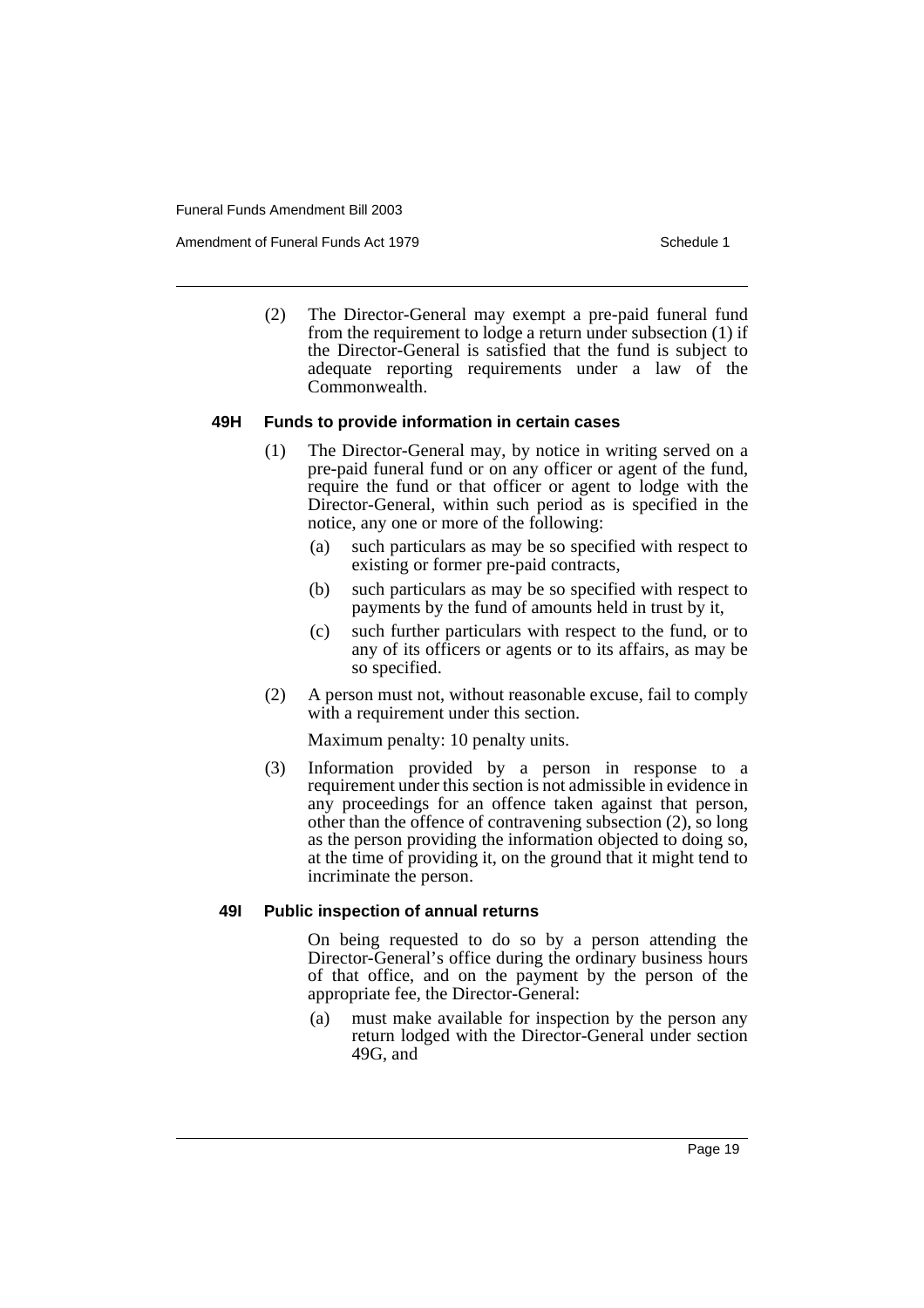Schedule 1 Amendment of Funeral Funds Act 1979

(b) must provide the person with a copy of such return, or of such part of the return as the person specifies, certified under the Director-General's hand and seal to be a true copy.

## **[36] Section 49J**

Insert after the heading to Division 4 of Part 4:

#### **49J Cooling-off period**

- (1) A person who enters into a pre-paid contract with a pre-paid funeral fund may, by notice in writing given to the fund within the period after entry into the contract prescribed by the regulations, end the agreement.
- (2) If a person ends a pre-paid contract under subsection (1):
	- (a) the pre-paid funeral fund must refund to the person the amount the person has paid to it under the agreement, less any amounts prescribed by the regulations, and
	- (b) the person is not (despite anything to the contrary in the contract) liable to the pre-paid funeral fund in any way for ending the agreement.

## **[37] Part 5, Division 3A**

Insert after Division 3:

## **Division 3A Disciplinary measures**

#### **66A Notices to show cause**

- (1) This section applies if the Director-General believes, on reasonable grounds, that:
	- (a) for a fund that is a funeral contribution fund:
		- (i) the fund is no longer able to carry on contributory funeral benefit business successfully, or
		- (ii) the fund no longer satisfies the requirements for registration specified in section 13, or
		- (iii) the fund is not fit to be registered having regard to the character and reputation of the directors and other officers of the company, or
		- (iv) the fund is not complying with the conditions, if any, of its registration, or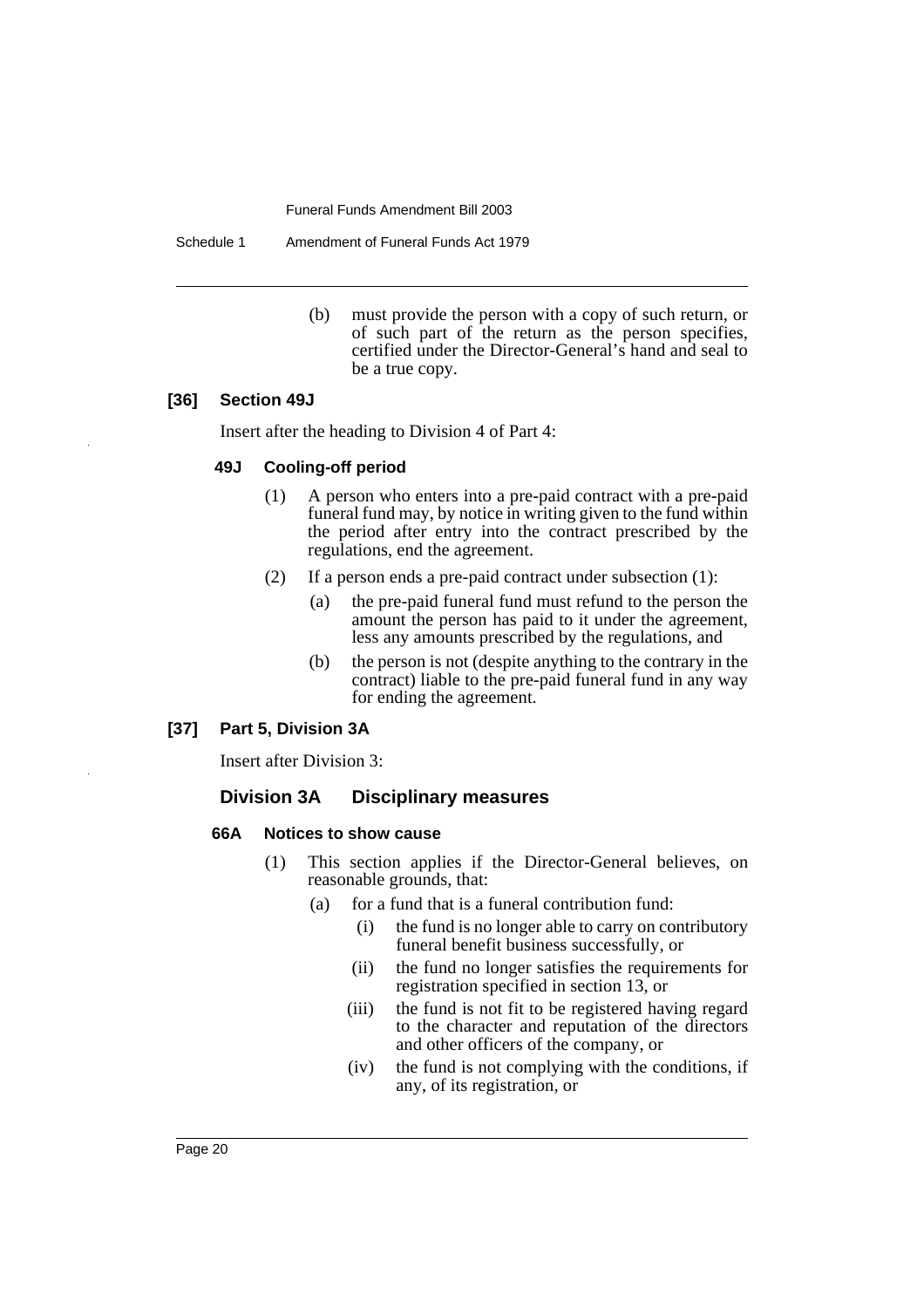Amendment of Funeral Funds Act 1979 Schedule 1

- (b) for a fund that is a pre-paid funeral fund:
	- (i) the fund is no longer able to carry on pre-paid funeral benefit business successfully, or
	- (ii) the fund no longer meets the requirements for registration specified in section 36, or
	- (iii) if the fund is a corporation—the fund is no longer fit to be registered having regard to the character and reputation of the directors and other officers of the corporation or another matter prescribed for the purposes of section 37 (2) (c)  $(ii)$ , or
	- (iv) if the fund is a group of individuals—the fund is no longer fit to be registered having regard to the character and reputation of each of those individuals or another matter prescribed for the purposes of section 37 (2) (d) (ii), or
	- (v) the fund is not complying with the conditions, if any, of its registration.
- (2) The Director-General may, by notice in writing served on the fund, call on the fund to show cause, within a specified period, being not less than 14 days, why the fund should not, for the reasons specified in the notice, be dealt with in accordance with this Division.
- (3) The Director-General may conduct such inquiry or make such investigation in relation to the matters to which the notice relates and the submissions made, if any, and the evidence adduced, if any, by or on behalf of the fund in relation to those matters as the Director-General thinks fit.

## **66B Determination of disciplinary measures by the Director-General**

- (1) If, after compliance with section 66A, the Director-General is satisfied that a ground referred to in section 66A (1) has been established, the Director-General may do one or more of the following:
	- (a) require the fund to comply within a specified time with a requirement specified by the Director-General,
	- (b) impose or vary a condition on the fund's registration,
	- (c) suspend the registration for a period not exceeding 12 months,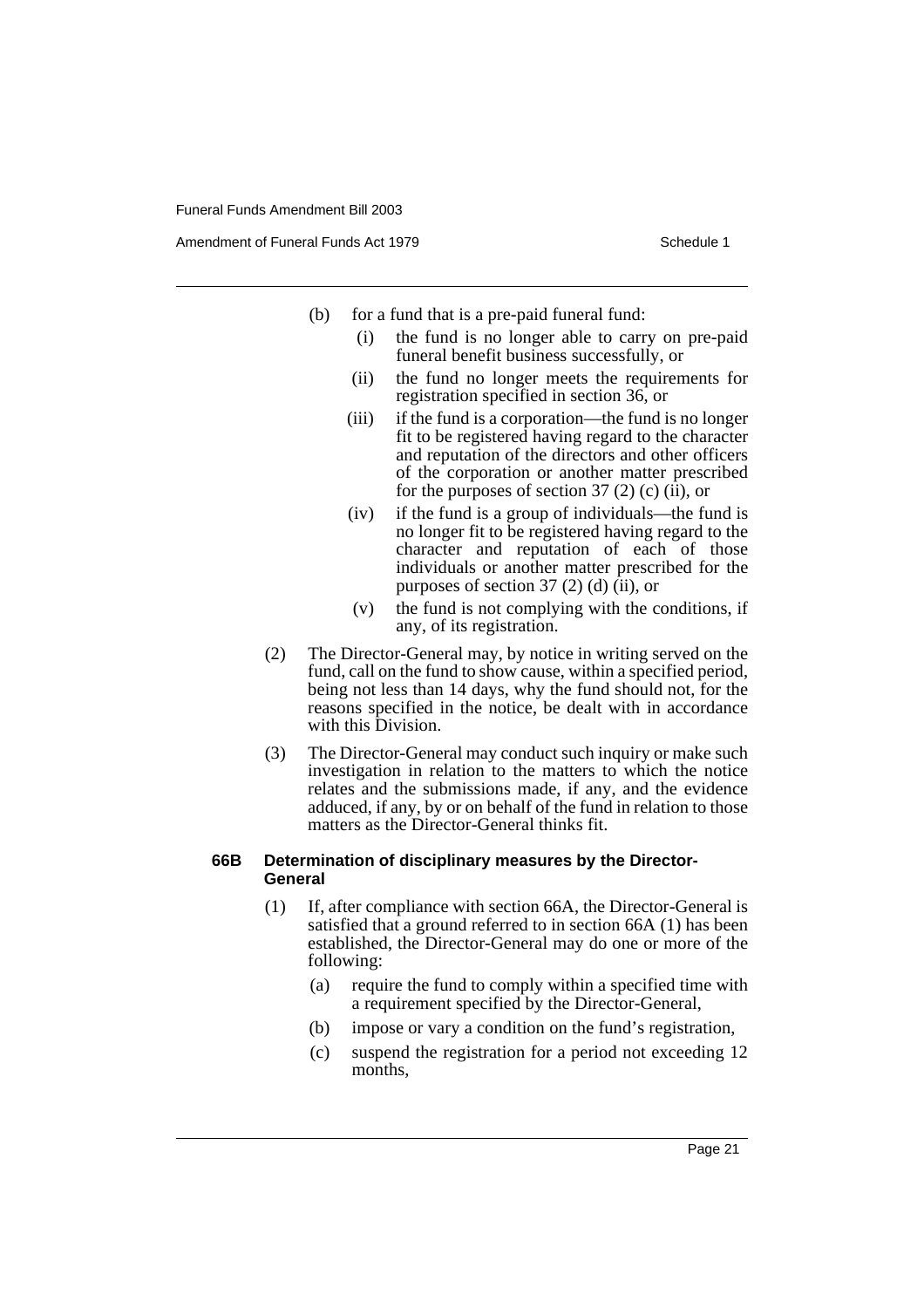Schedule 1 Amendment of Funeral Funds Act 1979

- (d) disqualify the fund, or if the fund is a company or corporation, a director or other officer of the company or corporation, from being registered or being concerned in the direction, management or conduct of the business of carrying on contributory funeral benefit business or acting as a trustee of trust funds under a prepaid contract, either permanently or for such period as the Director-General thinks fit,
- (e) cancel the registration.
- (2) Where, under subsection (1), the Director-General requires a fund to comply with a requirement specified by the Director-General, the fund must comply with the requirement within the period specified by the Director-General under that subsection.
- (3) A fund or individual disqualified under subsection (1) (d) must not, while disqualified:
	- (a) be registered under this Act, or
	- (b) be concerned in the direction, management or conduct of a business for which this Act requires a person to be registered.

## **[38] Section 74A Application of certain winding up provisions of Corporations legislation**

Omit "of the Department of Fair Trading" wherever occurring.

Insert instead "within the meaning of that Act".

#### **[39] Section 75 Appeal against refusal to register funeral contribution fund or to approve alteration or addition of rules**

Insert "or a person to carry on contributory funeral benefit business under section  $16B^{\prime\prime}$  after "section  $14$ " in section 75 (1) (a).

## **[40] Section 75 (1) (c)**

Insert after section 75 (1) (b):

, or

(c) refuses under section 16C (5) to exempt a person registered under that section from complying with a provision of this Act or the regulations,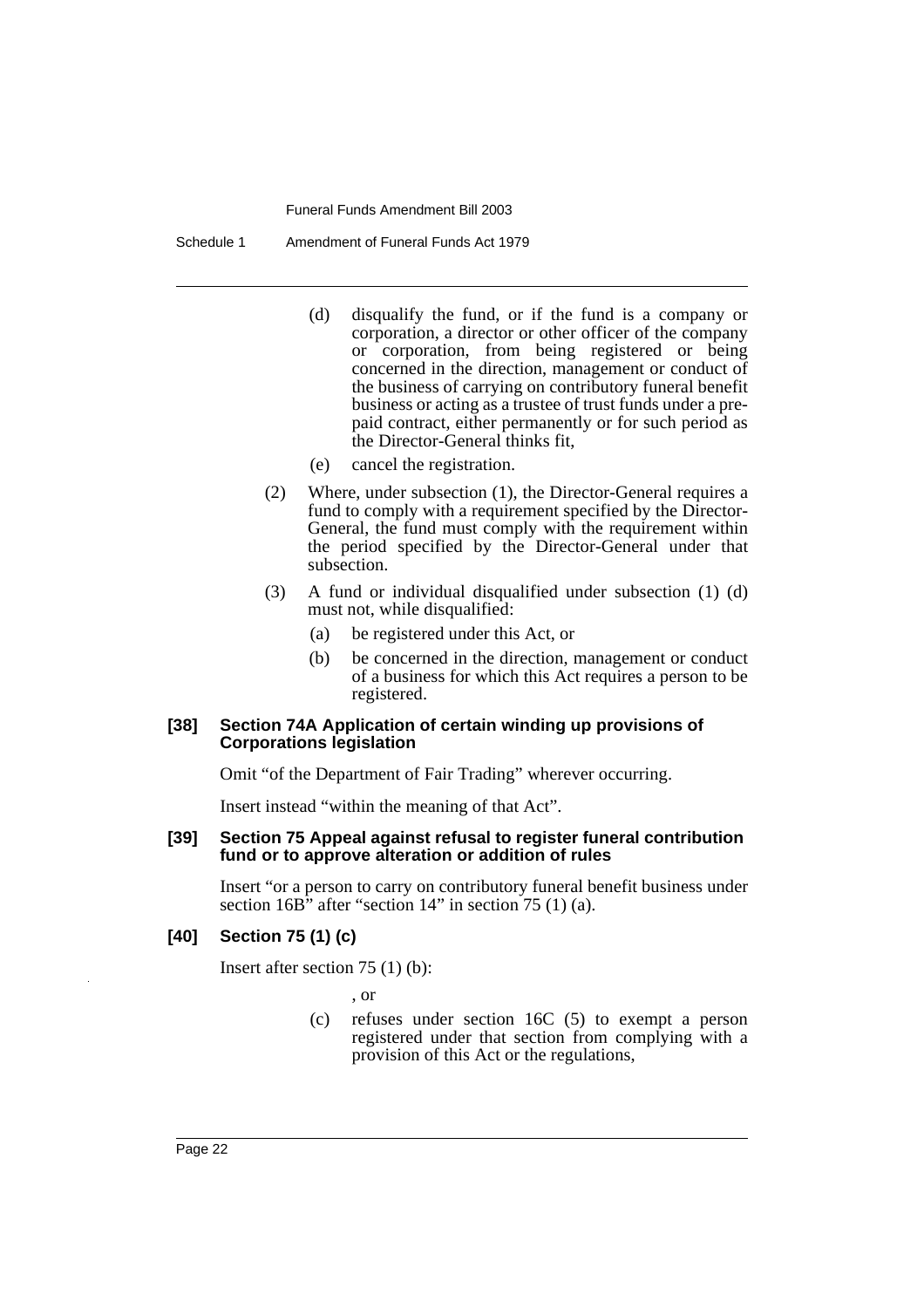## **[41] Section 75 (2) (b)**

Omit "company or approve the alteration of or the addition to the rules of the fund".

Insert instead "person, approve the alteration of or the addition to the rules of the fund or exempt the person from the provision of this Act or the regulations".

## **[42] Sections 75A and 75B**

Insert after section 75:

## **75A Appeal against decision to impose conditions on registration of funeral contribution fund**

- (1) A person who is registered to carry on contributory funeral benefit business subject to conditions may appeal to the Supreme Court against the imposition of the conditions.
- (2) On hearing an appeal under subsection (1), the Supreme Court may make an order:
	- (a) confirming the registration of the person subject to the conditions imposed by the Director-General or imposing other conditions that the Court considers appropriate, or
	- (b) directing the Director-General to register the person without conditions.

### **75B Appeal against decision to cancel registration of funeral contribution fund**

- (1) If the Director-General cancels the registration of a funeral contribution fund under section  $16$  (subsection  $(1)$   $(f)$ ) excepted), an appeal against the cancellation may be made to the Supreme Court by the fund concerned.
- (2) On hearing an appeal under subsection (1), the Supreme Court may make an order:
	- (a) confirming the cancellation by the Director-General, or
	- (b) revoking the cancellation by the Director-General.

## **[43] Section 77 Appeal against refusal to register pre-paid funeral fund or decision to cancel that registration**

Insert "or section 39B" after "section 37" in section 77 (1) (a).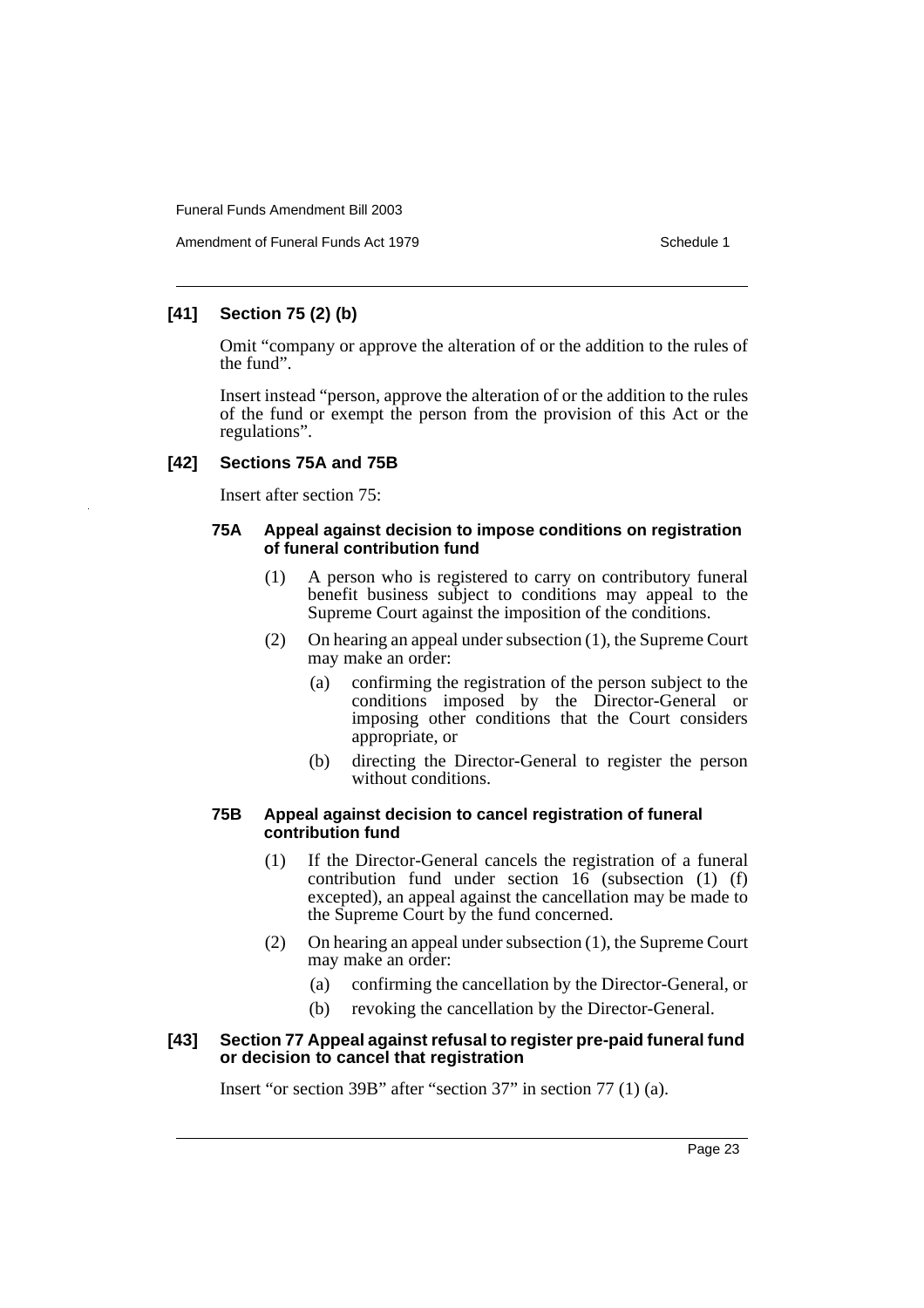Schedule 1 Amendment of Funeral Funds Act 1979

## **[44] Section 77 (1) (ba)**

Insert after section 77 (1) (b):

(ba) refuses under section 39B (5) to exempt a person registered under that section from complying with a provision of this Act or the regulations, or

## **[45] Section 77 (2A)**

Insert after section 77 (2):

- (2A) On hearing an appeal under subsection (1) (ba), the Supreme Court may make an order:
	- (a) confirming the refusal of the Director-General, or
	- (b) directing the Director-General to exempt the person from complying with the provision of this Act or the regulations.

## **[46] Section 77A**

Insert after section 77:

#### **77A Appeal against decision to impose conditions on registration of pre-paid funeral funds**

- (1) A person who is registered to act as a trustee of trust funds under a pre-paid contract may appeal to the Supreme Court against the imposition of conditions on the registration.
- (2) On hearing an appeal under subsection (1), the Supreme Court may make an order:
	- (a) confirming the registration of the person subject to the conditions imposed by the Director-General or other conditions the Court considers appropriate, or
	- (b) directing the Director-General to register the person without conditions.

#### **[47] Section 79A**

Insert after section 79:

#### **79A Appeal against imposition of disciplinary measures**

(1) This section applies if the Director-General: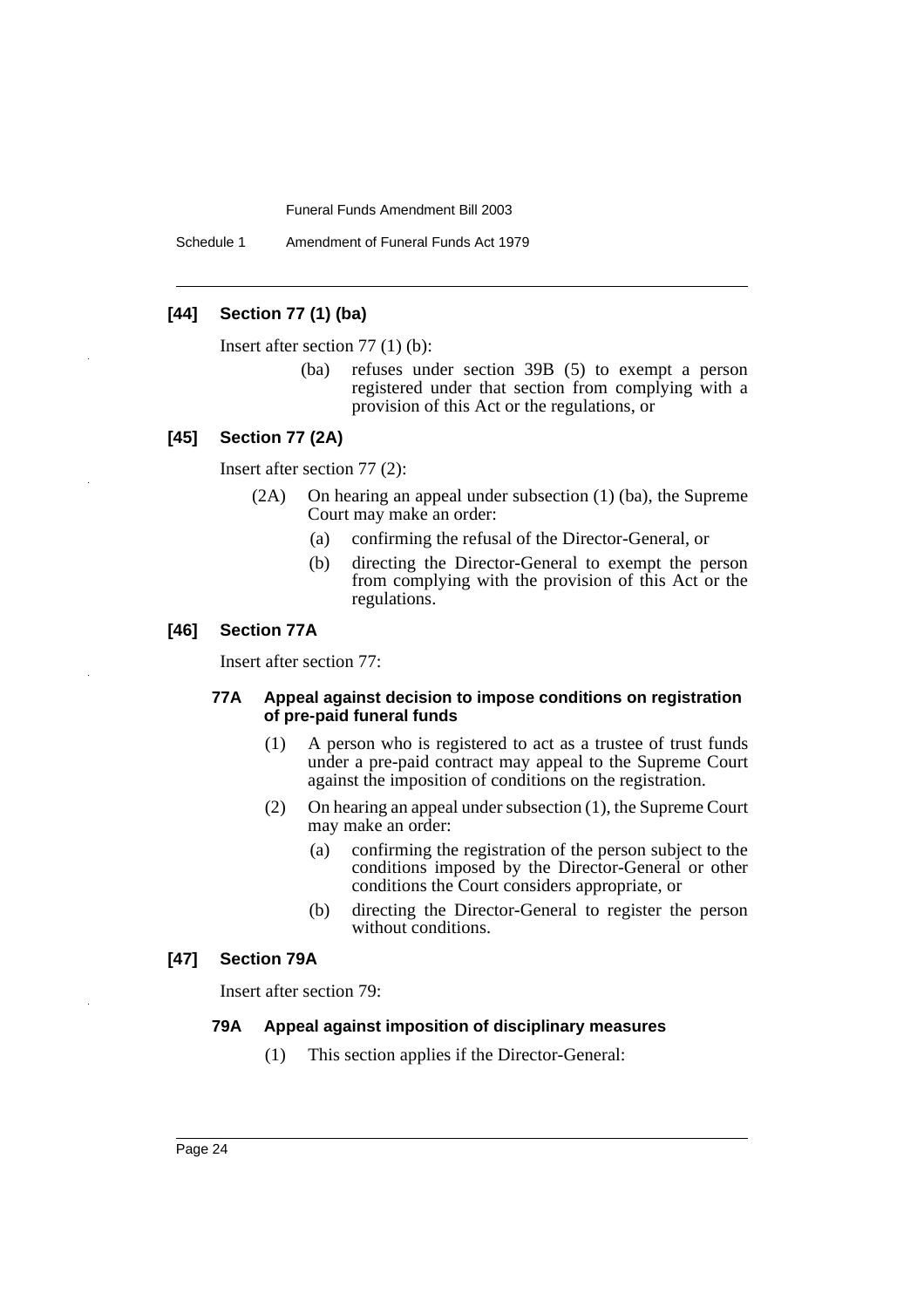Amendment of Funeral Funds Act 1979 Schedule 1

- (a) imposes a requirement on a fund under section 66B (1) (a), or
- (b) imposes or varies a condition on a fund's registration under section 66B (1) (b), or
- (c) suspends a fund's registration under section  $66B(1)(c)$ , or
- (d) disqualifies a fund or individual from being registered or being concerned in the direction, management or conduct of the business of carrying on contributory funeral benefit business or acting as a trustee of trust funds under a pre-paid contract under section 66B (1) (d), or
- (e) cancels a fund's registration under section 66B (1) (e).
- (2) An appeal against the imposition or variation of that requirement or condition, or the suspension, disqualification or cancellation, may be made to the Supreme Court by the fund or individual concerned.
- (3) On hearing an appeal under subsection (2), the Supreme Court may make an order:
	- (a) confirming the Director-General's decision to impose or vary the requirement or condition, suspend the registration, disqualify the fund or individual or cancel the registration, or take another disciplinary measure the Court considers appropriate, or
	- (b) revoke the requirement, condition, suspension, disqualification or cancellation.

#### **[48] Section 82 Failure of Director-General to act on application deemed refusal**

Insert "(other than on application under section 16B)" after "business" in section 82 (a).

## **[49] Section 82 (d)**

Insert "(other than on application under section 39A)" after "contracts".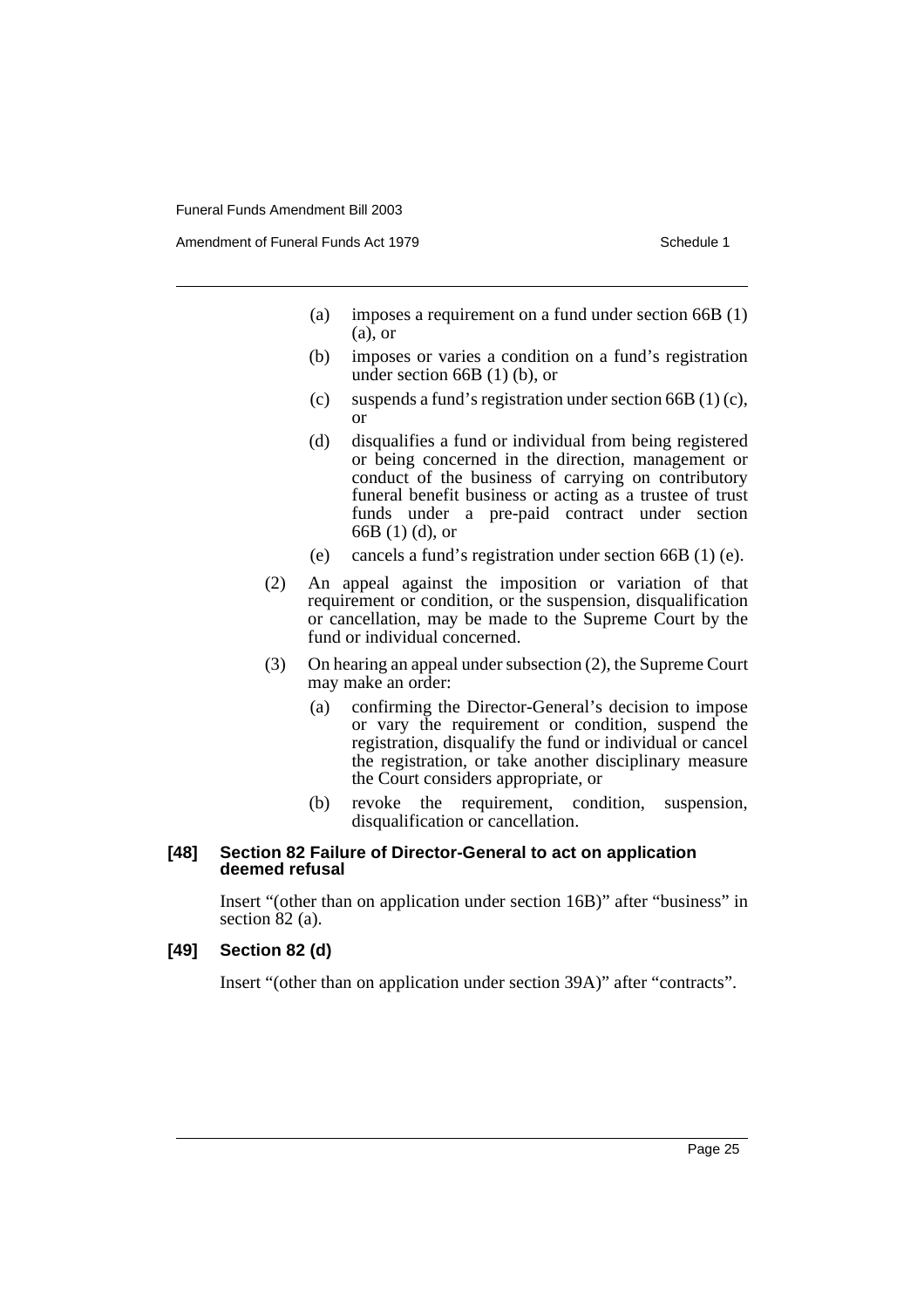Schedule 1 Amendment of Funeral Funds Act 1979

## **[50] Section 82 (2)**

Insert at the end of section 82:

(2) For the purposes of this Part, the Director-General is deemed to have refused an application under section 16B or 39A if the Director-General does not give a decision on an application made under that section within 6 months after the application is made.

## **[51] Section 85A**

Insert after section 85:

#### **85A False or misleading statements**

(1) A person who, in a document required for the purposes of this Act or lodged with the Director-General, makes, or authorises the making of, a statement knowing it to be false or misleading in a material particular is guilty of an offence.

Maximum penalty: 10 penalty units.

(2) A person who, from a document required for the purposes of this Act or lodged with the Director-General, omits, or authorises the omission of, anything knowing that the omission makes the document misleading in a material particular is guilty of an offence.

Maximum penalty: 10 penalty units.

(3) A person who, in a document required for the purposes of this Act or lodged with the Director-General, makes, or authorises the making of, a statement that is false or misleading in a material particular is guilty of an offence unless it is proved that the person had taken reasonable precautions aimed at avoiding the making or authorising of false or misleading statements in such a document.

Maximum penalty: 10 penalty units.

(4) If an omission makes a document required for the purposes of this Act or lodged with the Director-General misleading in a material respect, a person who made or authorised the omission is guilty of an offence unless it is proved that the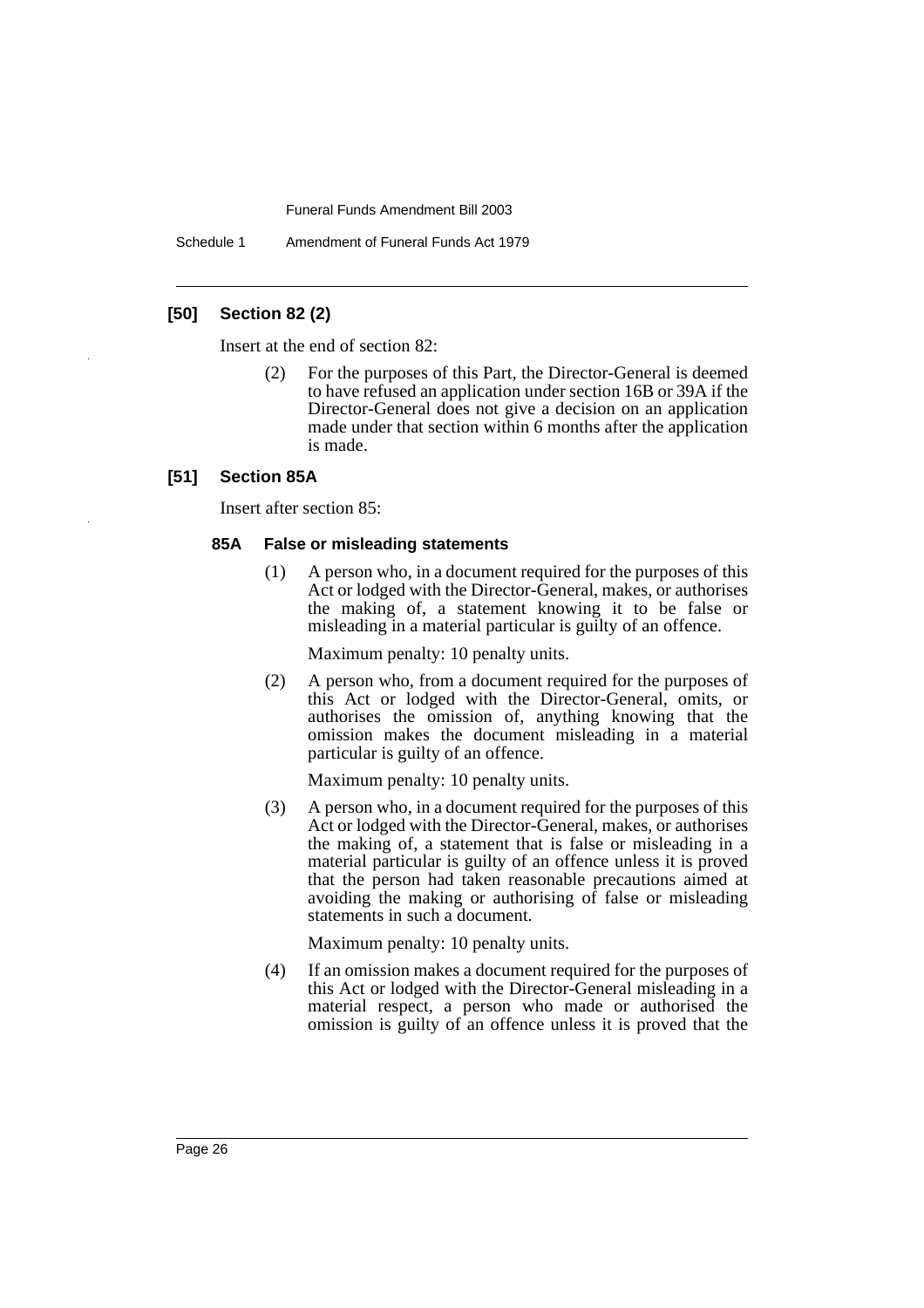Amendment of Funeral Funds Act 1979 Schedule 1

person had taken reasonable precautions aimed at avoiding the making or authorising of omissions that would make such a document false or misleading.

Maximum penalty: 10 penalty units.

#### **[52] Section 92 Regulations**

Insert at the end of section 92 (2) (d):

, and

- (e) the transfer of contributions made by a contributor from one funeral contribution fund to another such fund, and
- (f) the transfer of trust funds from one pre-paid funeral fund to another such fund, and
- (g) the transfer of a contract from one funeral director to another funeral director, and
- (h) the requirements for actuarial investigations of pre-paid funeral funds, and
- (i) the information that must be provided to a consumer before a pre-paid contract is entered into, and
- (j) without limiting paragraph (i), information that must be provided to a consumer about the funeral services that will be provided under a pre-paid contract, including information about the funeral services that are not covered by the contract, and
- (k) the information that must be provided with a pre-paid contract, including information relating to cancellation of the contract under section 49.

#### **[53] Part 8, Division 1A**

Omit the Division.

## **[54] Section 105 Director-General may give directions for transfer of business**

Omit "the Government Actuary" from section 105 (2) (b).

Insert instead "an actuary".

## **[55] Section 105 (3)**

Omit "Government Actuary". Insert instead "actuary".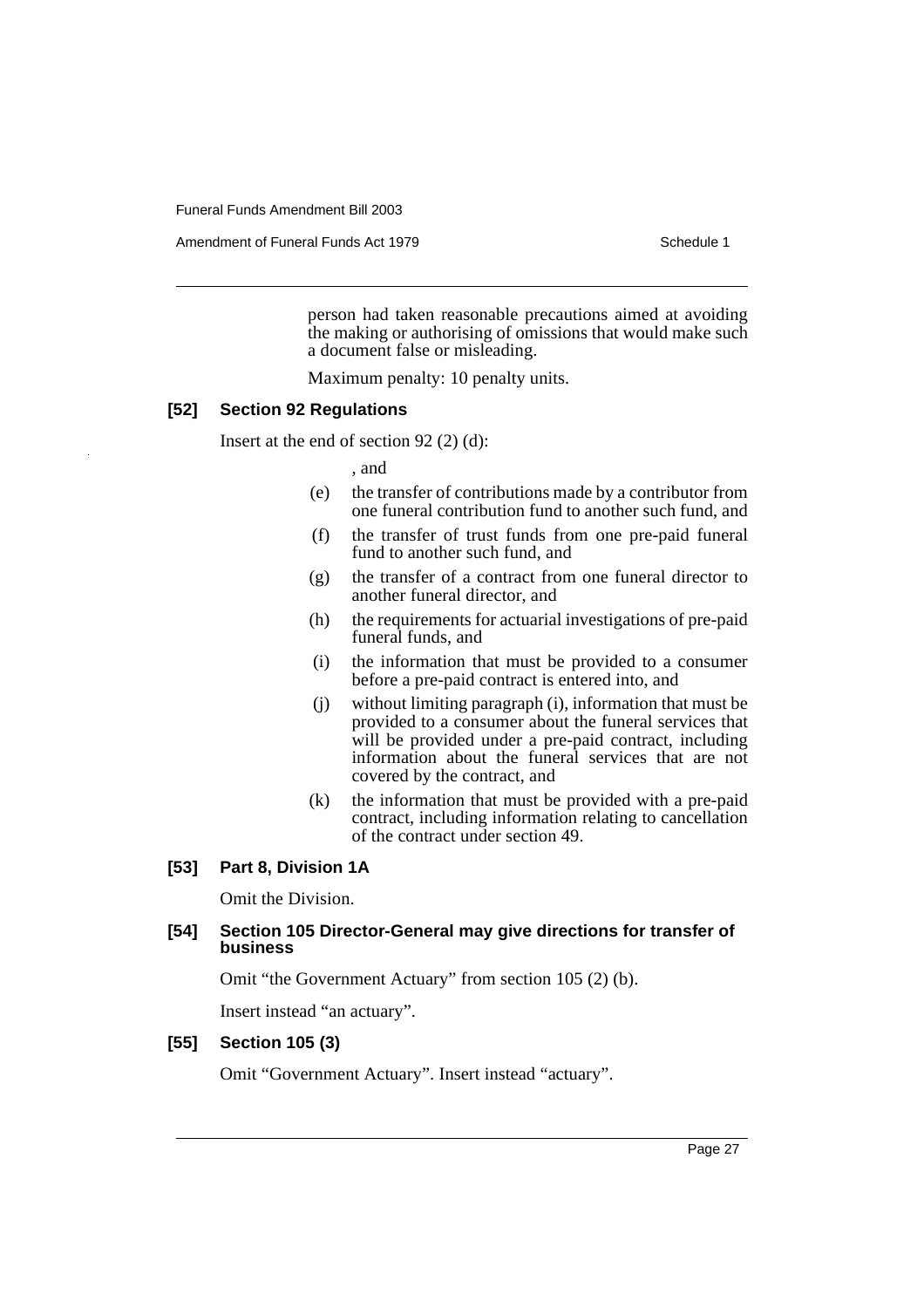Schedule 1 Amendment of Funeral Funds Act 1979

## **[56] Part 9, Division 1A**

Omit the Division.

## **[57] Part 10**

Insert after Part 9:

# **Part 10 Savings and transitional provisions**

#### **124 Regulations**

(1) The regulations may contain provisions of a savings or transitional nature consequent on the enactment of the following Acts:

*Funeral Funds Amendment Act 2003*

- (2) Any such provision may, if the regulations so provide, take effect from the date of assent to the Act concerned or a later date.
- (3) To the extent to which any such provision takes effect from a date that is earlier than the date of its publication in the Gazette, the provision does not operate so as:
	- (a) to affect, in a manner prejudicial to any person (other than the State or an authority of the State), the rights of that person existing before the date of its publication, or
	- (b) to impose liabilities on any person (other than the State or an authority of the State) in respect of anything done or omitted to be done before the date of its publication.

### **125 Contributory funeral benefit business**

- (1) This section applies to a person who, immediately before the commencement of this section:
	- (a) carried on the business of a funeral contribution fund, and
	- (b) was exempt from the application of section 11 pursuant to section 11 (3) or from the application of section 94 pursuant to section 97A, and
	- (c) within 6 months after that commencement, applies to the Director-General to be registered under this Act to carry on contributory funeral benefit business.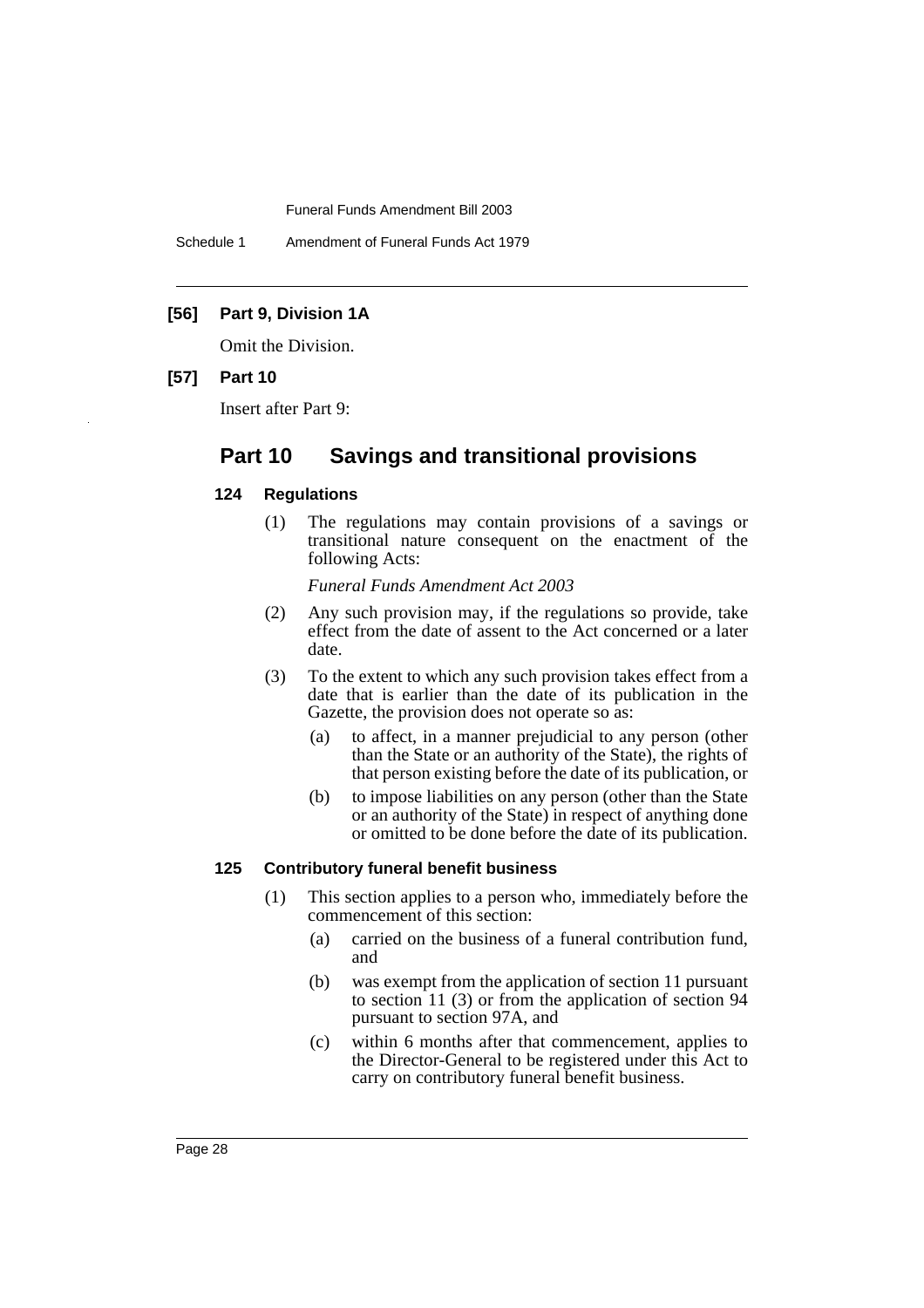Amendment of Funeral Funds Act 1979 Schedule 1

(2) The person does not commit an offence against section 11 if the person continues to carry on the business of a funeral contribution fund during the period starting on the commencement of this section and ending on the day the Director-General makes a decision under section 16C about the person's application.

## **126 Pre-paid funeral funds**

- (1) This section applies to a person who, immediately before the commencement of this section:
	- (a) acted as trustee of trust funds under a pre-arranged contract, and
	- (b) was exempt from the application of section 34 pursuant to section 34 (2) or from the application of section 112 pursuant to section 114B, and
	- (c) within 6 months after that commencement, applies to the Director-General to be registered under this Act to act as trustee of trust funds under pre-paid contracts.
- (2) The person does not commit an offence against section 34 if the person continues to act as the trustee of trust funds under a pre-paid contract during the period starting on the commencement of this section and ending on the day the Director-General makes a decision under section 39B about the person's application.